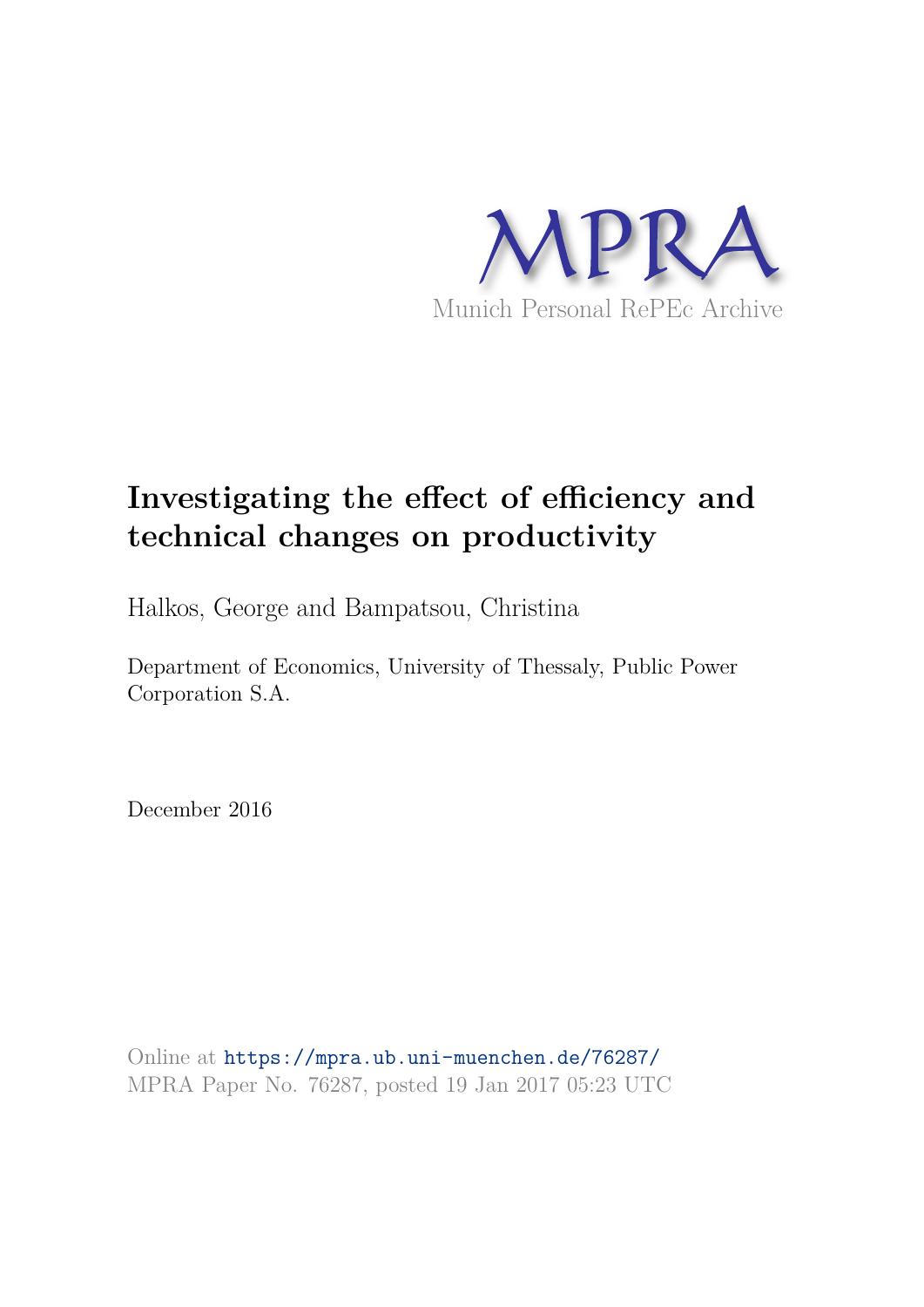# **Investigating the effect of efficiency and technical changes on productivity**

 **Christina Bampatsou<sup>1</sup> & George Halkos<sup>2</sup>**

*<sup>1</sup>Public Power Corporation S.A. Greece* 

*<sup>2</sup>Laboratory of Operations Research, Department of Economics, University of Thessaly*  $c.bampatsou@gmail.com,$  halkos $@econ.uth.gr$ 

## **Abstract**

Better management of natural capital, an efficient allocation of resources and technological progress can contribute to productivity change. The present study uses Data Envelopment Analysis to determine the Total Factor Productivity Index, in the case of the EU15 countries, using panel data on energy consumption for a period spanning from 1995 to 2011. The aim is not only to determine the index of total factor productivity change but also to record its driving forces for the decision making units under consideration, showing whether the productivity gains come mainly from an improvement in efficiency or derive merely as a result of technological progress. In terms of eco-efficiency, the paper contributes in showing whether the overall development is more driven by input-saving or environmental-saving processes. The detailed decomposition offers policy makers additional insights into more valuable reference material representing the driving forces of productivity gains or losses.

| <b>Keywords:</b> | Energy; Energy Consumption; Environmental Economics; Carbon |  |  |
|------------------|-------------------------------------------------------------|--|--|
|                  | emissions; Eco-Efficiency; Data envelopment analysis; Total |  |  |
|                  | factor productivity index.                                  |  |  |

**JEL Codes:** 011; 057; Q01; Q40; Q43; Q48; Q50; Q58; R15.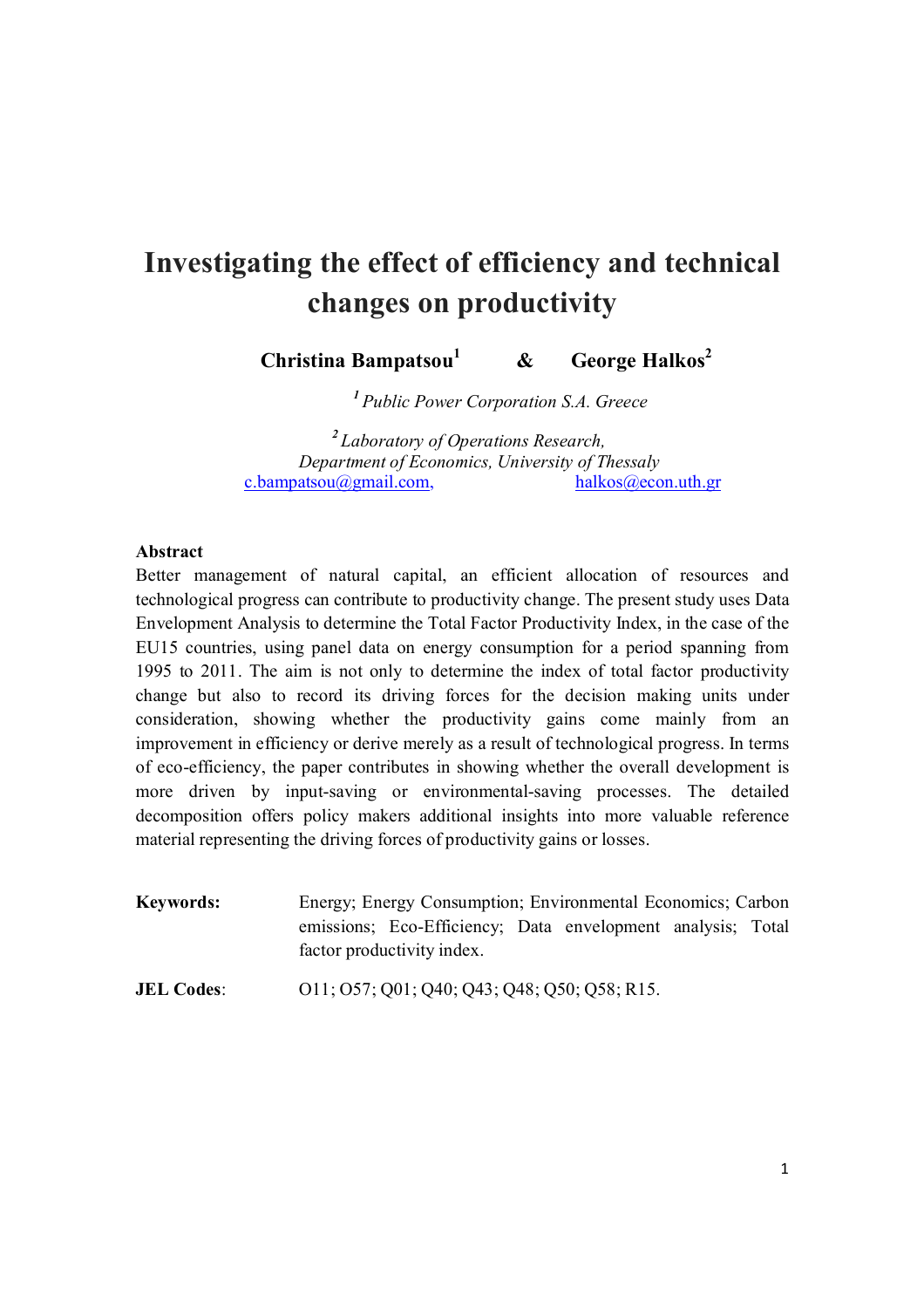#### **1. Introduction**

 As reported by Bampatsou *et al*. (2013) the higher share of renewable energy varieties in an energy mix of a country is a necessary but not a sufficient condition for its economic system's sustainability. This is justified by the higher energy demand that cannot be met by relying only on renewable sources. However, the continuation of high energy productivity levels is necessary to guarantee the fulfilment of the energy needs of a country (see Bampatsou *et al.*, 2013). In this study we focus on the trend of energy consumption in order to develop a more thoughtful measure of the aspects influencing production efficiency under specific output conditions. Furthermore, bringing together economic and environmental issues, the concept of economic and ecological efficiency, known as eco-(in)efficiency, is utilized.

 As indicated by Mahlberg *et al.* (2011) the concept of eco-efficiency claims that it is possible to produce higher levels of goods and services causing less environmental degradation and less consumption of natural resources. As we demonstrate further in this study it is possible for Decision Making Units (henceforth DMUs) to be more efficient or to increase the efficiency and maintain a certain level of environmental performance or to improve both targets simultaneously.

The index of eco inefficiency is a quantity measure in the case of carbon dioxide, which is not priced in most markets. The index incorporates carbon dioxide emissions as undesirable output. Therefore, is not limited to the measurement of productive efficiency for operations involving environmental negative externalities produced by the fossil fuel energy production process (see among others, Chen and Delmas, 2012; Halkos and Polemis, 2016).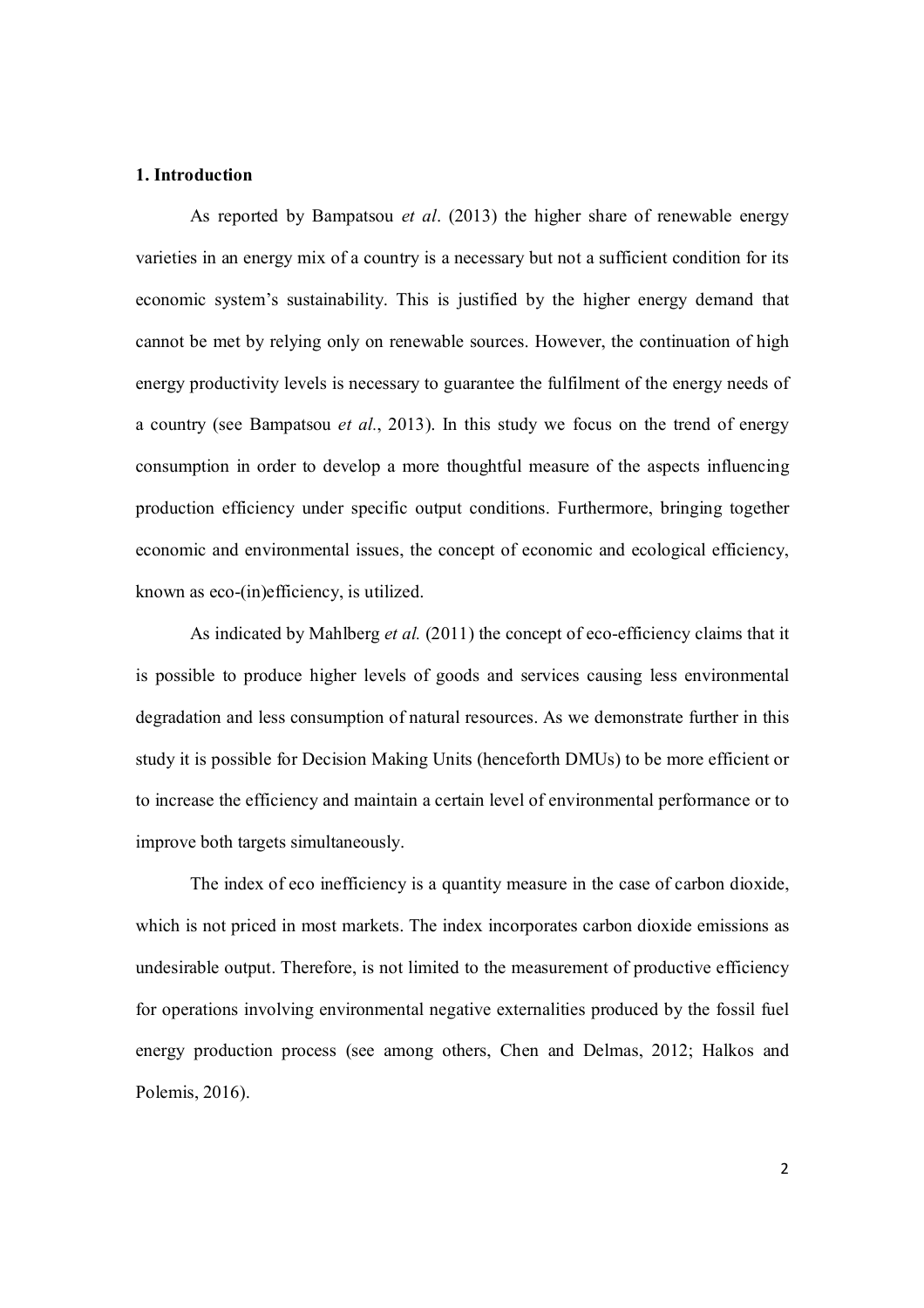The contribution of the paper is twofold: First, by adopting this approach, we are able to identify whether the productivity increase over multiple time periods is a result of an improvement in technical efficiency or a result of technological progress. In this regard, we manage to highlight whether productivity change is more driven by inputsaving, environmental-saving or both. Thus, we obtain a useful insight into the way of transforming inputs into outputs. Moreover, the productivity change that may arise from the different composition of the total energy mixture by time is an important topic to be considered.

Second, we apply the Data Envelopment Analysis (DEA) method at a macroeconomic level. This allows us to investigate the performance of the economic systems of the EU15 countries using panel data on energy consumption during 1995- 2011. Under these conditions, and following the spirit of the dynamic Malmquist Total Factor Productivity Change (TFPCH) index in the presence of undesirable output, the productivity of energy consumption is measured in order to decompose the TFPCH into two components representing the changes of eco-technical and eco-efficiency respectively.

 After a very brief review of the Malmquist productivity index in section 2, the remaining of this paper is organized as follows. Section 3 presents the data set and the empirical methodology. Section 4 contains the empirical results and section 5 discusses the empirical findings in order to have a better understanding of the content of the productivity change from cross-country comparisons. Finally, section 6 concludes with the policy implications.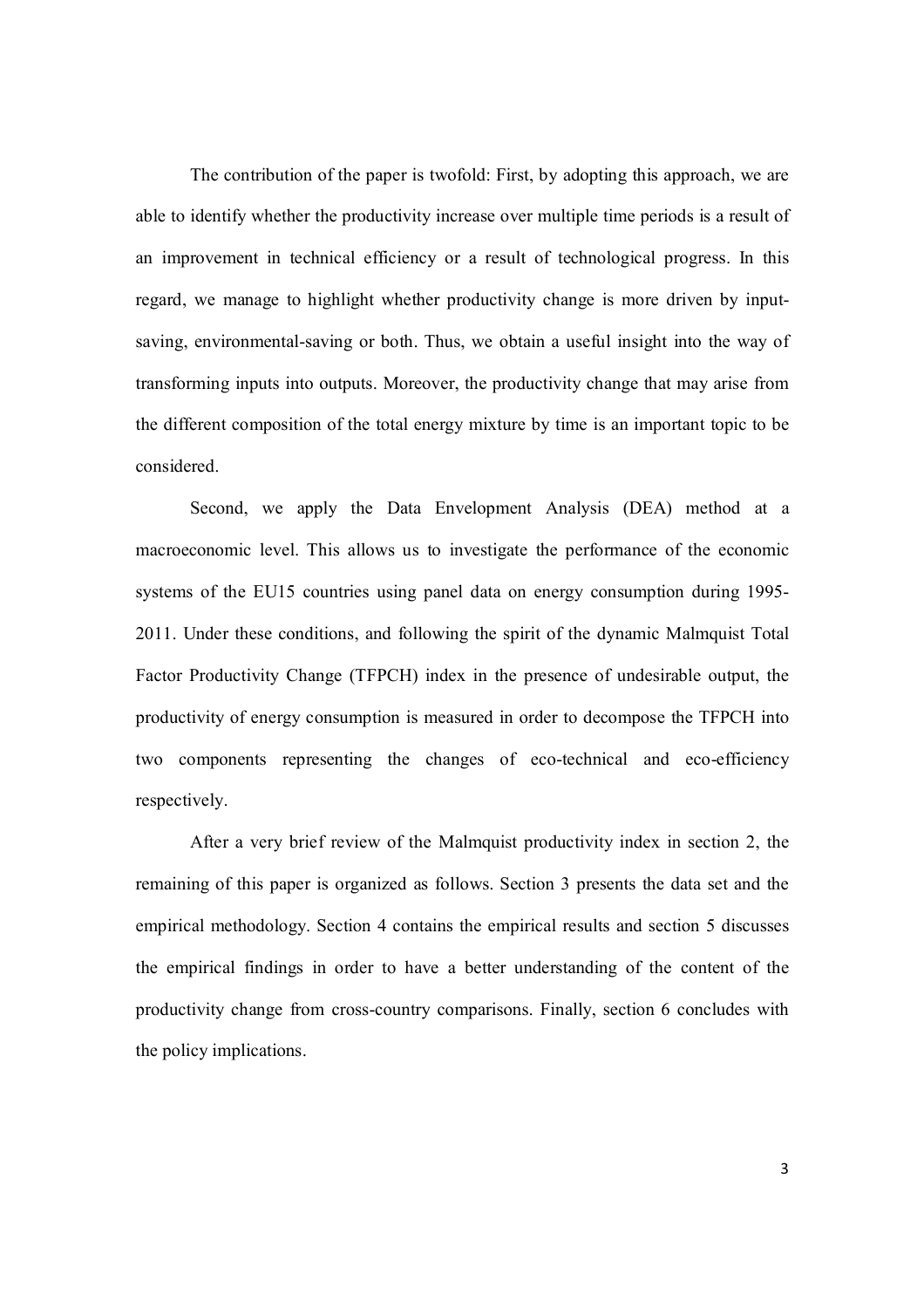#### **2. The Malmquist productivity index: A brief history review**

Total Factor Productivity (TFP) is a measure of production efficiency and is defined as the index of all outputs divided by all inputs (see, among others Fischer *et al*., 2009; Kitcher *et al*., 2013). The concept of the Total Factor Productivity index was suggested by Malmquist (1953) and its development can be calculated using the Malmquist index. The Malmquist index of TFP growth was developed through a general production function framework by Caves *et al*. (1982).

Malmquist's TFP index can be used to measure the TFPCH of DMUs between two data points by estimating the ratio of distances of each data point in relation to a common technology. The productivity change is determined by the contribution of i) technology innovation (see Sarkis and Weinrach, 2001), ii) productivity improvement (see Bevilacqua and Braglia, 2002), and iii) optimal allocation of resources (see Kuo *et al*., 2010; Fukuyama *et al*., 2013).

The calculation of the TFP index can be obtained using both parametric and nonparametric approaches (see Fried *et al*., 2008). In parametric approaches, the distance functions are determined by parametric methods and, for this reason, the production frontier is a stochastic frontier. In non-parametric approaches, like the one utilized in the present study, the Malmquist Index can be obtained through DEA. The most popular nonparametric approaches used for calculating the distance functions are the linear programming models developed by Färe *et al*., (1994b).

 The relevant literature has used the DEA based Malmquist Productivity Index to calculate the performance of different DMUs over time, in the presence of undesirable outputs (see among others, Kortelainen, 2008; Mahlberg *et al*., 2011; Apergis *et al*.,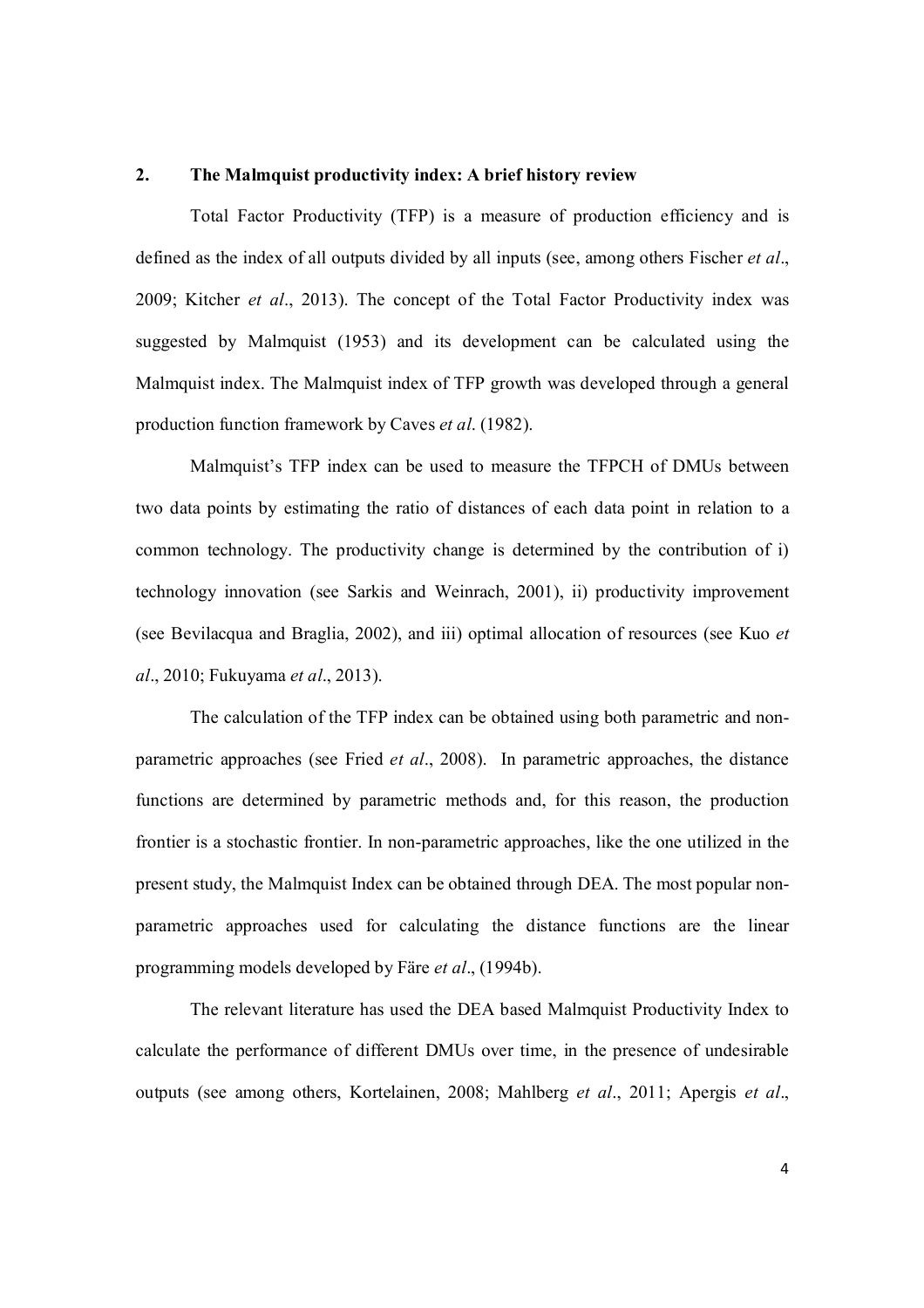2015; Long *et al*., 2015). More recently, Makridou *et al*. (2015) suggest an overall energy efficiency and composite performance indicator combining DEA and Multiple Criteria Decision Aiding Methodology (MCDA). Wang and Wei (2016) utilize the Luenberger productivity index, which is also used to calculate productivity change and its components, to analyze energy input-specific and environmental productivity change in China.

 As indicated by Murillo-Zamorano (2005) the consideration of technical efficiency contributes to a better understanding of both the temporal evolution and crosscountry variability of aggregated productivity growth. However, the research on the driving forces of productivity gains or losses in energy sector and in terms of energy efficiency and  $CO<sub>2</sub>$  emission performance appears very limited at microeconomic level with more representative contribution from Martínez (2013). To the best of our knowledge there is no research addressing the issue at macroeconomic level using the input-specific Malmquist productivity index. Therefore, the present paper aims to fill in this gap in order to help DMUs to evaluate economic policies more effectively.

 Moreover, the current research aims to assist policymakers in improving the ecoefficiency of economic growth with less resource consumption and lower pollution through new technologies and more effective management of energy resources.

#### **3. Data and methodology**

DEA is used here to determine the TFP (Malmquist) Index. For this purpose panel data on energy consumption of the  $EU15<sup>1</sup>$  countries are utilized. The time period spans from 1995 to 2011 (i.e.  $T=15$ ;  $N=17$ ). To determine the Malmquist index, the entire EU15 is considered as a separate entity and each of the individual EU15 countries is

 1 Due to data availability we have based our analysis on the EU-15.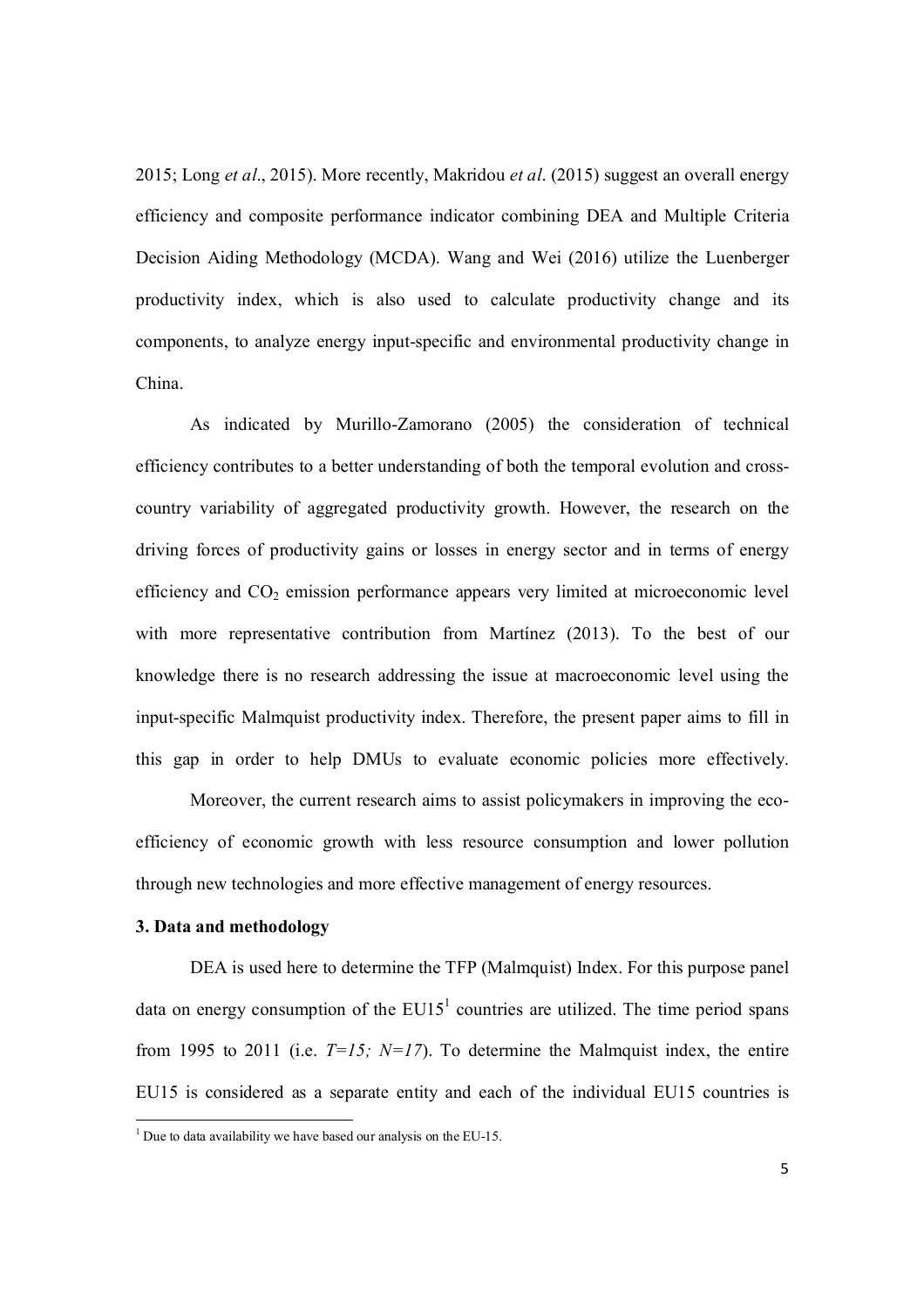taken as different DMU. Estimates are based on an input oriented DEA model. The index of the Total Primary Energy Consumption per capita is used as input<sup>2</sup>, while GDP per capita and  $CO<sub>2</sub>$  emissions per capita from the consumption of energy are used as desirable and undesirable outputs respectively.

A necessary point concerning the choice of inputs and outputs is that they are not specified following the restrictions of the traditional DEA (Halkos and Salamouris, 2004). In the context of the current application, GDP and  $CO<sub>2</sub>$  emissions<sup>3</sup> are not the outputs solely due to fossil and non-fossil energy consumption but the representative outputs and inputs relevant to the calculation of the DEA-based Malmquist productivity index. Compared to other methods and as noted by Fagerberg (1994), TFP evaluates the contribution of technology progress and economies of scale to economic growth without the effect of land, capital, labor and other traditional elements. An analogous macroeconomic context of DEA applications (cross section/panel data analysis) has been described in the literature (see, among others, Golany and Thore, 1997; Ramanathan, 2006; Bampatsou and Hadjiconstantinou, 2009; Bampatsou *et al*., 2013; Xishuang *et al.*, 2014; Sheng *et al.*, 2015). More recently, Sueyoshi, and Yuan, (2016), suggest a new approach on energy and sustainability as they measure the degree on Marginal Rate of Transformation and Marginal Rate of Substitution through DEA environmental assessment.

 $\overline{\phantom{a}}$ 

<sup>&</sup>lt;sup>2</sup> Although a production function requires the use of L and K our intention is to see the direct effect of energy on both desirable and undesirable outputs.

 $3$  For more information on  $CO_2$  and in general GHG emissions and the associated problems see among others Halkos (2010, 2014), Halkos and Tsilika (2014, 2016), Halkos and Skouloudis (2016).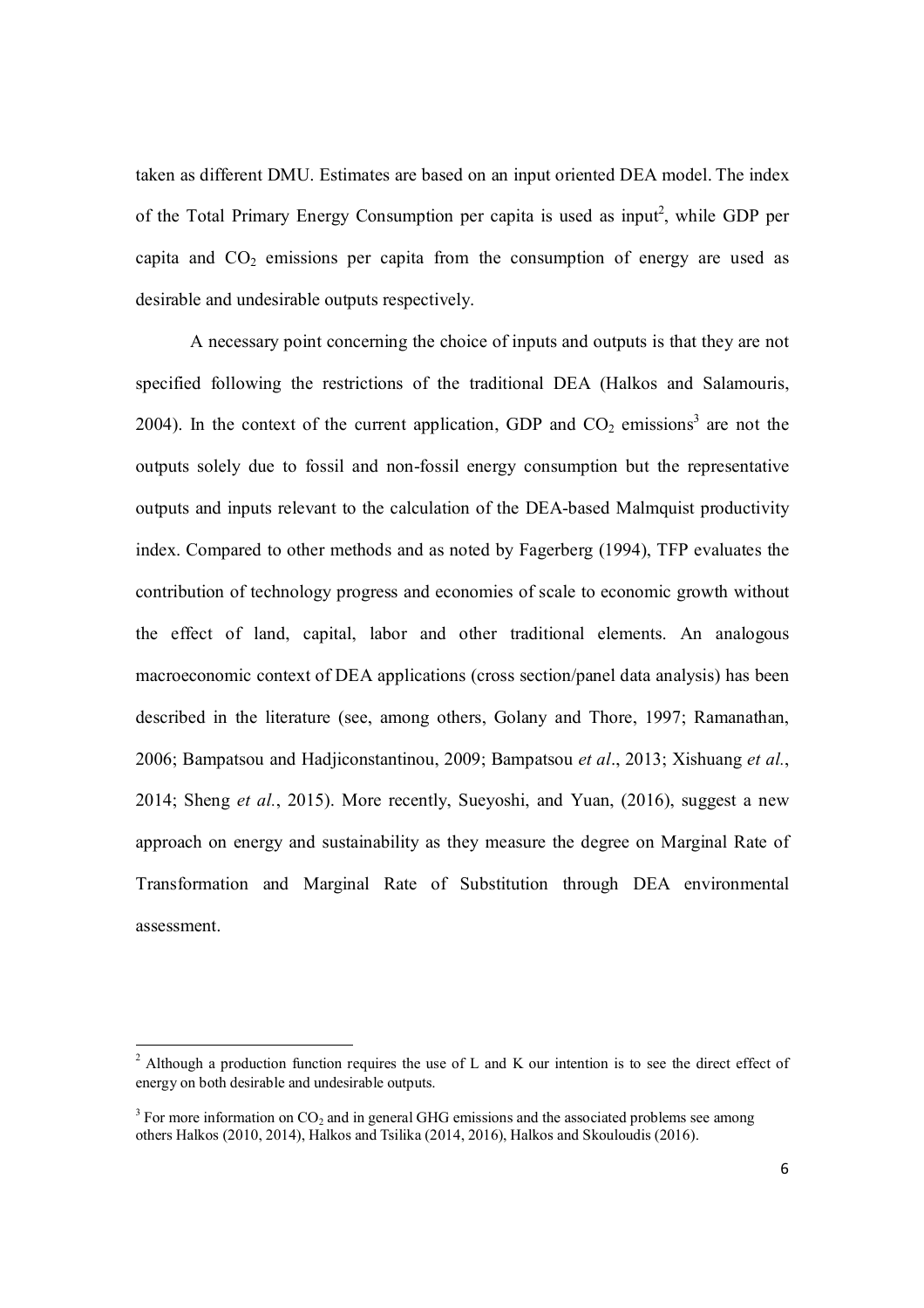#### *3.1. Data sources and Definitions*

 For each country, the total primary energy consumption indicates the energy that has not been subjected to any conversion or transformation process. Total primary energy consumption includes the consumption of petroleum, dry natural gas, coal, and net nuclear, hydroelectric and non-hydroelectric renewable electricity. It also includes net electricity imports (imports minus exports).

 $CO<sub>2</sub>$  emissions from the consumption of energy include emissions due to the consumption of petroleum, natural gas, and coal, and also from natural gas flaring. Our study focuses on  $CO<sub>2</sub>$  because is by far the largest contributor to the greenhouse effect.

 The data set is presented in a summarized form in Figure 1. All energy data comes from EIA (2013) while all GDP data comes from OECD (2013). The left-hand side vertical axis represents CO<sub>2</sub> emissions, Total Primary Energy Consumption, GDP and Electricity Net Consumption while the right-hand side vertical axis represents Renewable Electricity Net Consumption (all expressed per capita).

 As input we use the total energy consumption, composed of renewable and exhaustible energy resources. The input is in this case responsible for the simultaneous production of both desirable product (GDP), which typically has a positive price, and non marketed undesirable byproduct  $(CO<sub>2</sub>$  emissions). The fact that desirable and undesirable outputs are jointly produced or null-jointly produced indicates, in the terminology of Shephard and Färe (1974), that the production of desirable outputs is not possible without the production of undesirable outputs.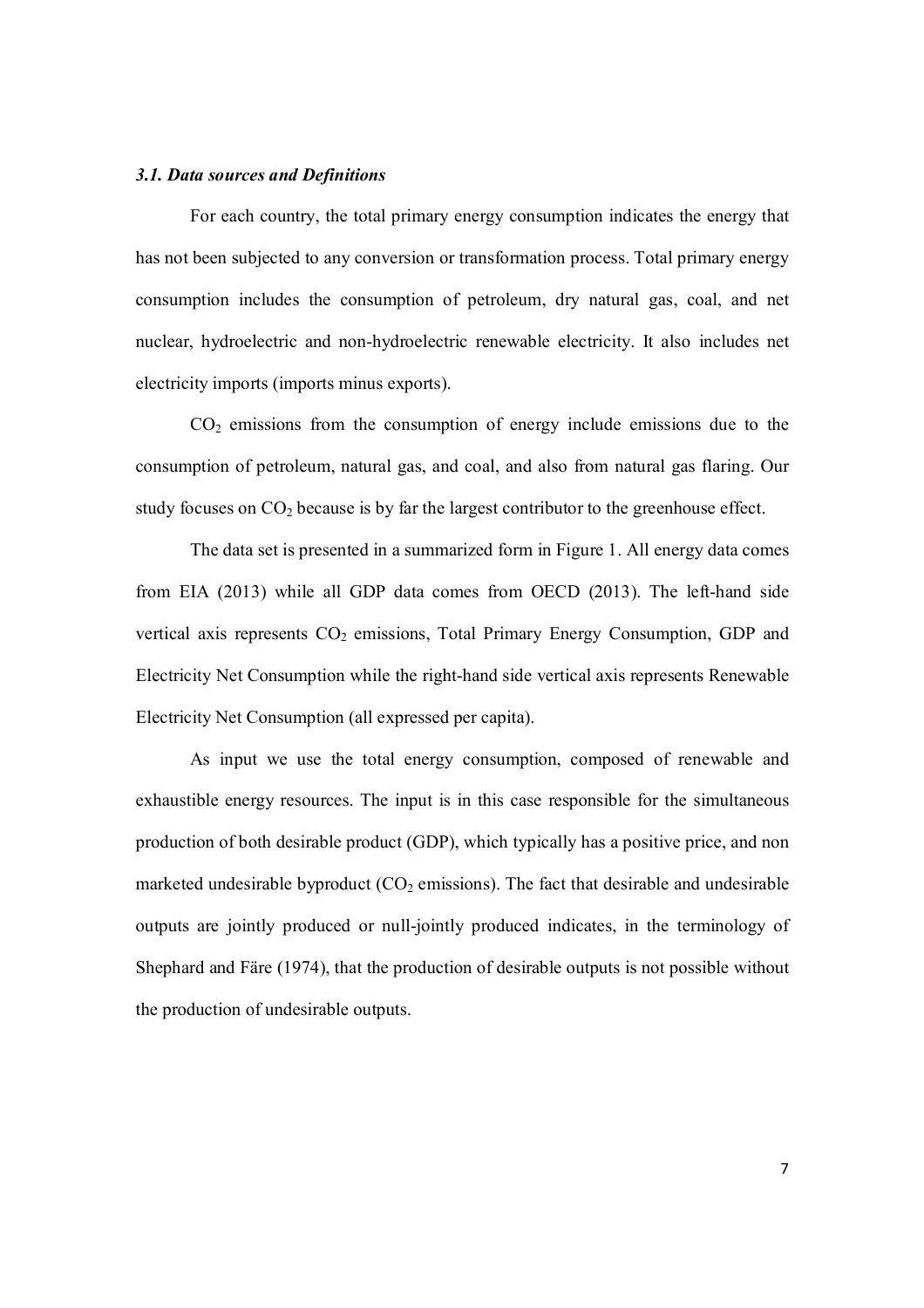

Figure 1: Development trends of inputs and outputs for the entire EU15 and for each of the individual EU15 countries (EIA, 2013; OECD, 2013)

 The use of the Malmquist input-oriented productivity index (TFPCH) makes possible to decompose the productivity changes into technical change index (TECHCH) and technical efficiency change index (EFFCH). These two indexes indicate which factors drive the change of energy efficiency and the magnitude of this change.

#### *3.2 The model*

 Following Färe *et al.* (1994a), the input oriented Malmquist productivity change index may be formulated as shown in [1] for an assessment involving inputs and outputs:

$$
M_I^{t+1}(y^{t+1}, x^{t+1}, y^t, x^t) = \left[ \frac{D_I^t(y^{t+1}, x^{t+1})}{D_I^t(y^t, x^t)} \times \frac{D_I^{t+1}(y^{t+1}, x^{t+1})}{D_I^{t+1}(y^t, x^t)} \right]^{1/2}
$$
(1)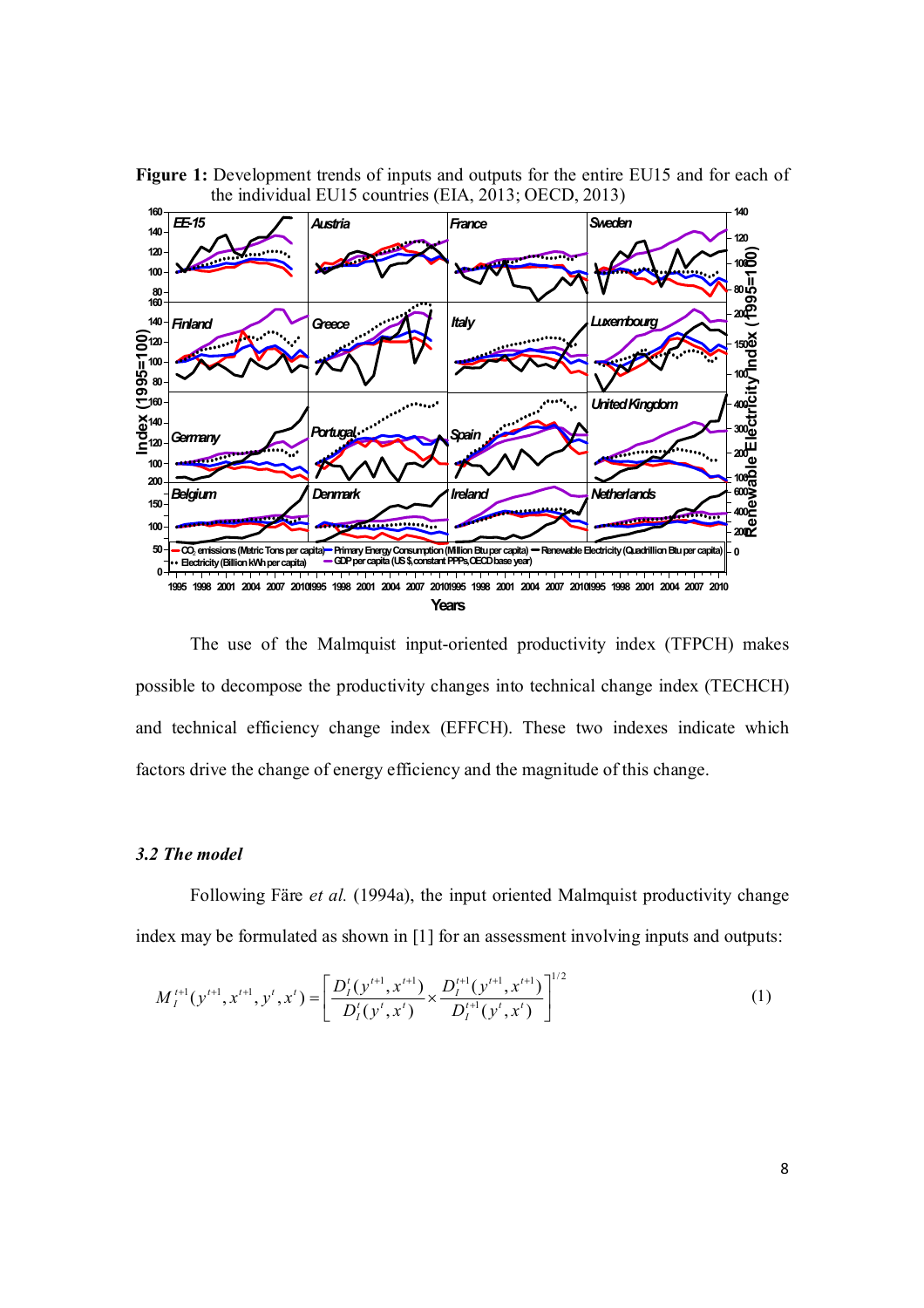where *I* indicates an input-orientation, *y* denotes output, *x* denotes input, *M* is the productivity of the most recent production point relative to the earlier production point, and *D* denotes the input distance function.

 The first ratio inside the brackets stands for the Malmquist index for period *t*. It shows the previous production point  $(x^t, y^t)$ , using period *t* technology. It calculates productivity change from period  $t$  to period  $t+1$  using the technology level at period  $t$  as a benchmark. With the input Malmquist Productivity Index relying on technology of period *t* we have:

$$
M_I^t = \frac{D_I^t(y^{t+1}, x^{t+1})}{D_I^t(y^t, x^t)}
$$
(2)

 Similarly, the second ratio inside the brackets corresponds to the Malmquist index for period  $t+1$ . It specifies the most recent production point  $(x^{t+1}, y^{t+1})$  using period  $t+1$ technology. It computes the change in productivity from period  $t$  to period  $t+1$  using the technology level at period  $t+1$  as a benchmark. With input Malmquist Productivity Index being based on the technology of period  $t+1$  we have:

$$
M_I^{t+1} = \frac{D_I^{t+1}(y^{t+1}, x^{t+1})}{D_I^{t+1}(y^t, x^t)}
$$
(3)

We may also present the Malmquist Productivity Index in a similar form as shown in [4].

$$
M_{I}^{t+1}(y^{t+1}, x^{t+1}, y^t, x^t) = \frac{D_{I}^{t+1}(y^{t+1}, x^{t+1})}{D_{I}^{t}(y^t, x^t)} \left[ \frac{D_{I}^{t}(y^{t+1}, x^{t+1})}{D_{I}^{t+1}(y^{t+1}, x^{t+1})} \times \frac{D_{I}^{t}(y^{t}, x^{t})}{D_{I}^{t+1}(y^{t}, x^{t})} \right]^{1/2}
$$
(4)

or 
$$
M_I^{t+1}(y^{t+1}, x^{t+1}, y^t, x^t) = \frac{D_I^{t+1}(y^{t+1}, x^{t+1})}{D_I^t(y^t, x^t)} \left[ \underbrace{\frac{D_I^t(y^{t+1}, x^{t+1})}{D_I^{t+1}(y^{t+1}, x^{t+1})}}_{EFFCH} \times \underbrace{\frac{D_I^t(y^t, x^t)}{D_I^{t+1}(y^t, x^t)}}_{TECHCH} \right]^{1/2}
$$
 (5)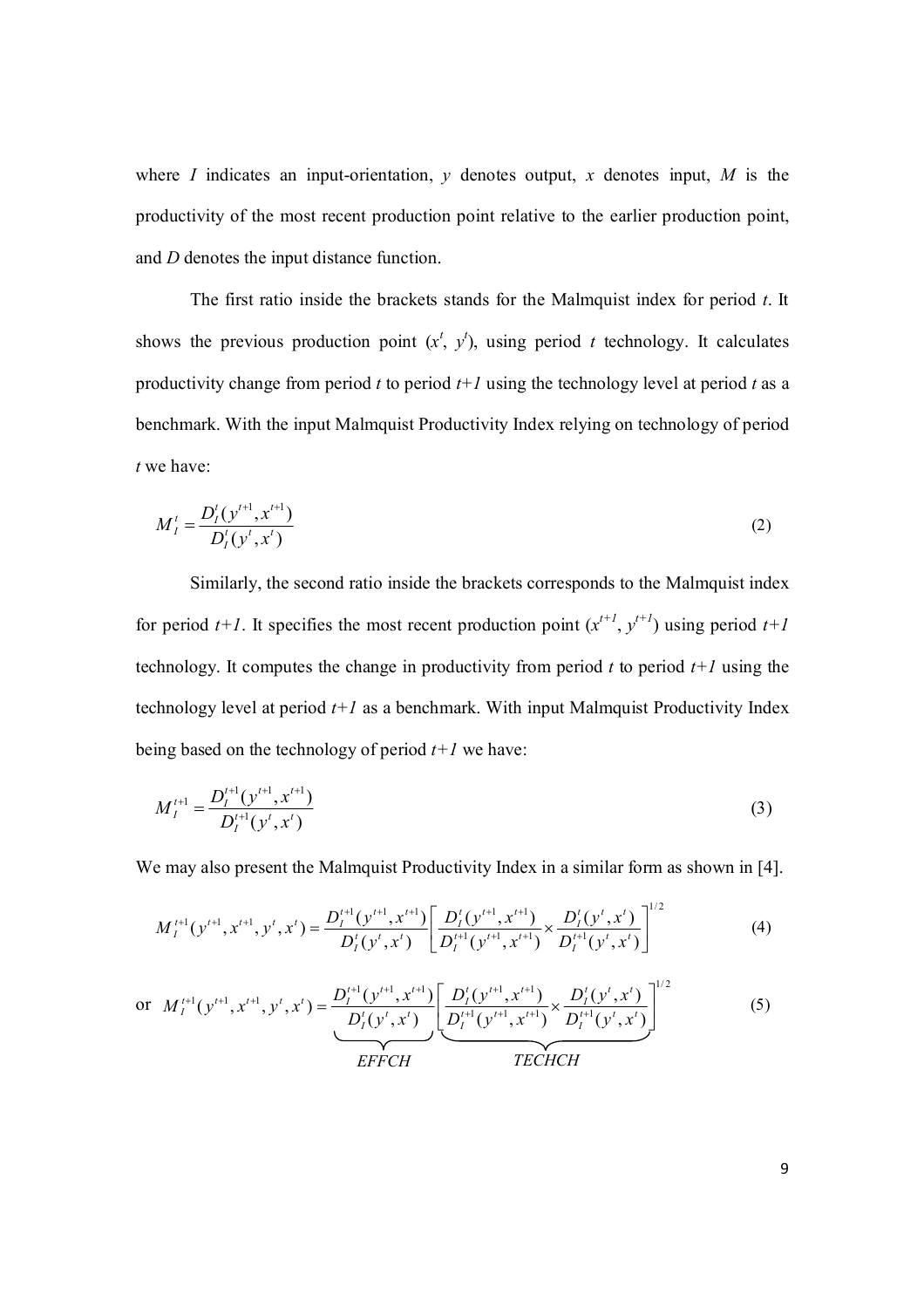The ratio outside the brackets in equation [5] is defined as the technical efficiency change index (EFFCH) and the ratios inside the brackets as the technical change index (TECHCH). Therefore, the Malmquist total factor productivity index is the product of an efficiency change over the same period and a measure of technical progress as calculated by shifts in the frontier measured at periods *t + 1* and *t*.

 The Malmquist Index values and its components may be greater, equal or smaller than 1. Hence, it is easy to understand that we have the following three cases:

- (i) If Malmqusit Productivity Index between time periods t and t+1 is greater than 1, then there is an improvement in energy consumption performance
- (ii) If Malmquist Productivity Index is equal to 1, then energy consumption performance remains unchanged, and
- (iii) If Malmquist Productivity Index is smaller than 1, then energy consumption performance declines.

The decomposition of Malmquist Productivity Index into two components (EFFCH and TECHCH) helps to identify the reasons for the change of the energy consumption performance.

Changes in efficiency (EFFCH) between time periods  $t$  and  $t+1$  are usually interpreted as technological catch-up, as they measure the change of the energy consumption performance in the reference periods and therefore how much a country approaches the production frontier. On the other hand, changes in technology (TECHCH) are viewed as the result of innovation efforts as noted by Färe *et al*. (1994b), or investment in intangibles as noted by Corrado *et al.* (2009).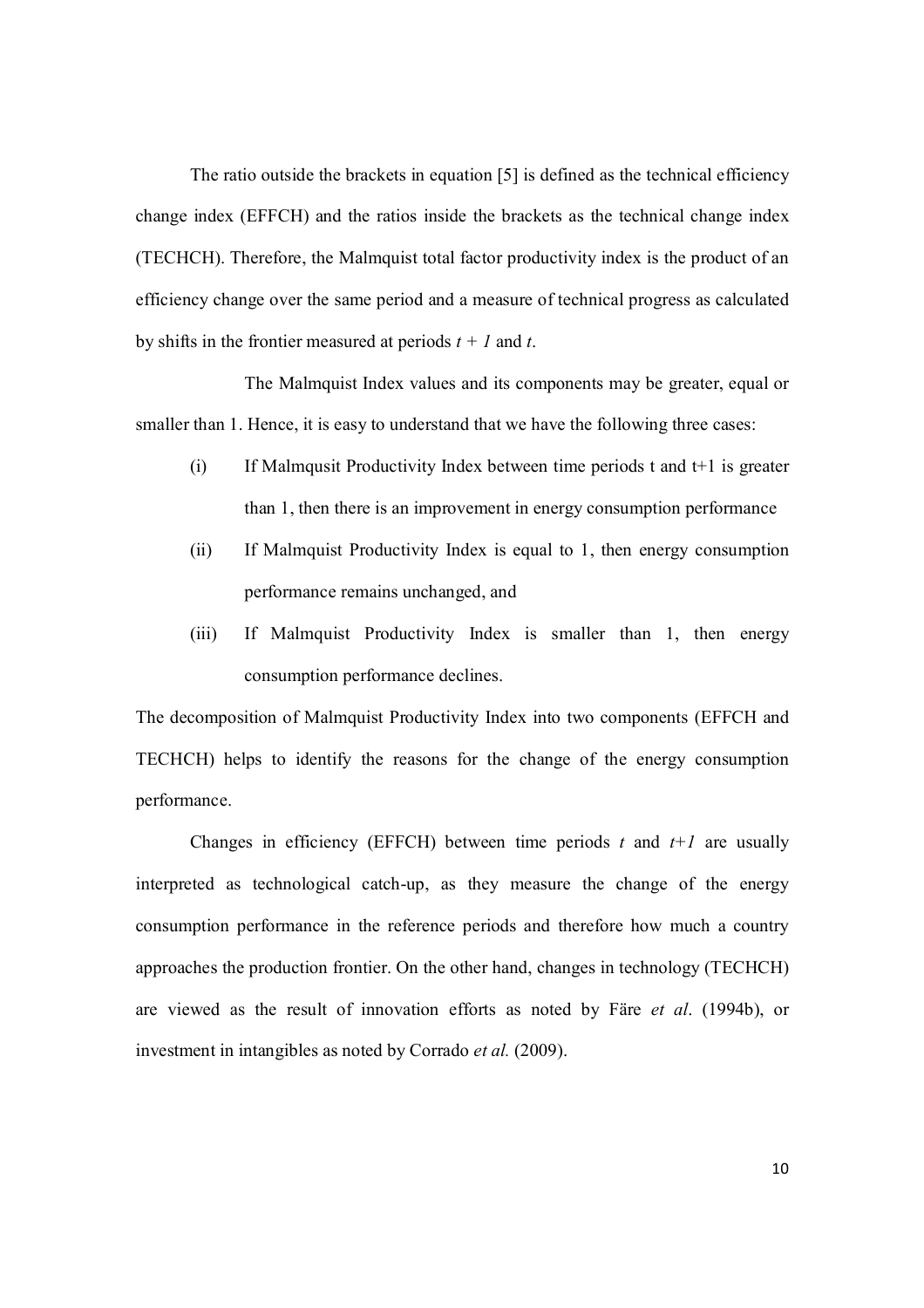Corrado *et al.* (2005), argue that intangible assets can be described as resources utilized in soft investments, related to the creation and control of knowledge and further innovations in energy conservation. Intangible assets have three categories (namely computerized information, innovative property and economic competencies) and ten detailed types of assets (namely software, database, R&D, mineral exploration, copyright and licenses, product development in the financial industry, new architectural and engineering design, brand equity, firm-specific human capital and organizational capital).

 The second component (TECHCH) measures the shift of the empirical production frontier between time period  $t$  and  $t+1$ , which indicates the shift in production technology of an economic system based on energy consumption.

 As noted by Ramli and Munisamy (2013), the disregard of undesirable outputs in efficiency analysis may produce misleading results. Therefore, it is necessary to examine the effects of undesirable outputs on productivity change over time. In order to measure productivity when both desirable and undesirable outputs are produced, their joint production should be examined, as the production of desirable outputs is possible, only when is accompanied by the simultaneous production of undesirable outputs. Fixler and Ziechang (1992) developed an emission-incorporated Malmquist TFP index and defined their input-oriented productivity index as shown in equation [6], which is an extended form of equation [5] that includes the attribute vector *a*:

$$
M_{\alpha}^{Fixler}(x^{t+1}, y^{t+1}, \alpha^{t+1}, x^t, y^t, \alpha^t) = \left[ \frac{D^t(x^t, y^t, \alpha^t)}{D^t(x^{t+1}, y^{t+1}, \alpha^{t+1})} \times \frac{D^{t+1}(x^t, y^t, \alpha^t)}{D^{t+1}(x^{t+1}, y^{t+1}, \alpha^{t+1})} \right]^{1/2}
$$
(6)

 The definition of Färe *et al.* (1995) is actually a reciprocal of the Fixler and Ziechang's (1992) one. Färe *et al.* (1995) proposed a new Malmquist index to incorporate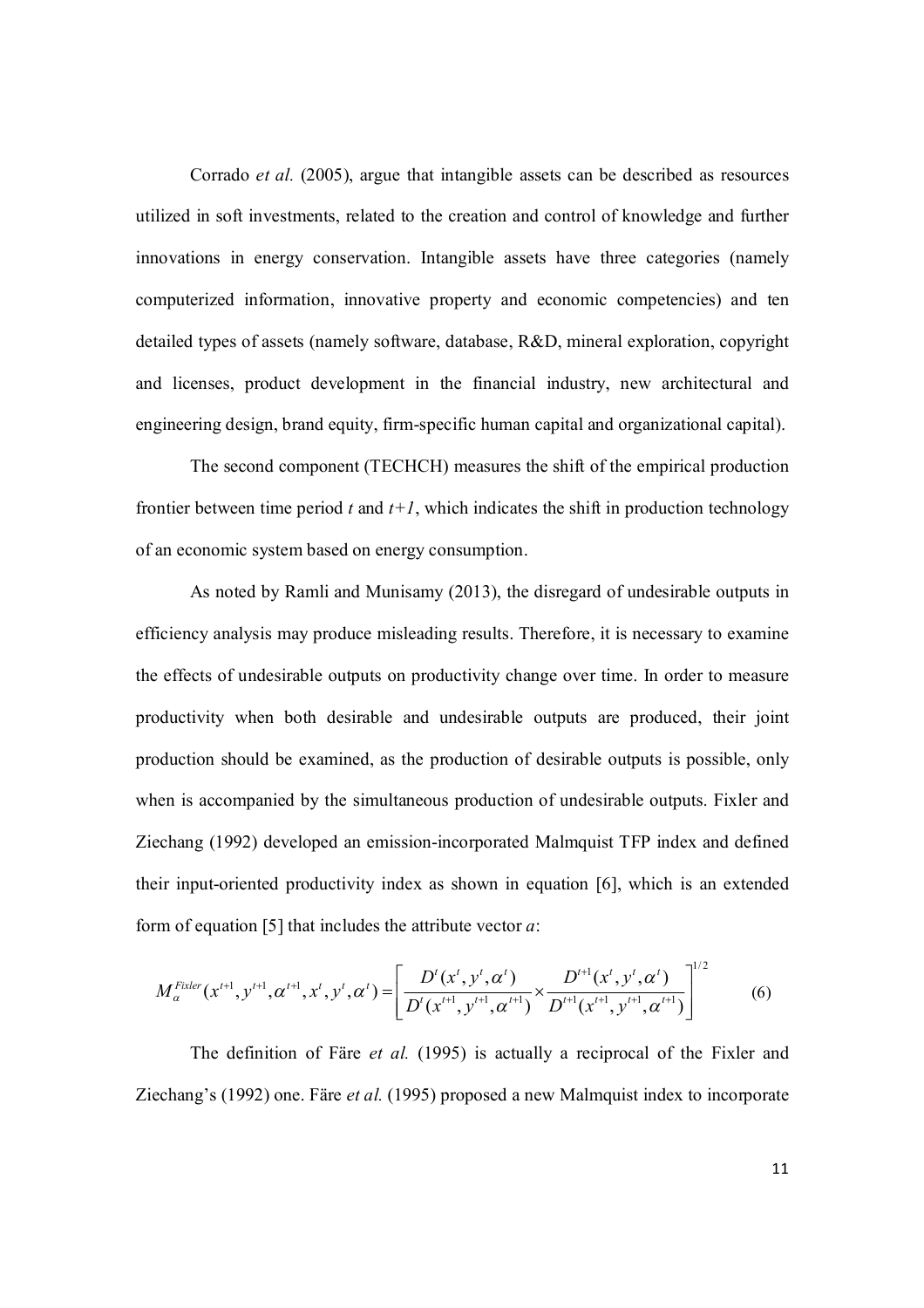the non-marketable attributes of production. The aim of using this approach is to calculate the energy consumption efficiency and the degree of input reduction to reach the empirical production frontier. The following model can be used to measure the performance in a time period and the distance function can also be calculated, incorporating undesirable output.

$$
M_{\alpha}^{Fare}(x^{t+1}, y^{t+1}, \alpha^{t+1}, x^t, y^t, \alpha^t) = \left[ \frac{D^t(x^{t+1}, y^{t+1}, \alpha^{t+1})}{D^t(x^t, y^t, \alpha^t)} \times \frac{D^{t+1}(x^{t+1}, y^{t+1}, \alpha^{t+1})}{D^{t+1}(x^t, y^t, \alpha^t)} \right]^{1/2}
$$
(7)

 Based on the same logic as in equation [5], equation [7] can be decomposed into two factors. These are:

$$
M_{\alpha}^{Fare} = \frac{D^{t+1}(x^{t+1}, y^{t+1}, \alpha^{t+1})}{D^t(x^t, y^t, \alpha^t)} \left[ \frac{D^t(x^{t+1}, y^{t+1}, \alpha^{t+1})}{D^{t+1}(x^{t+1}, y^{t+1}, \alpha^{t+1})} \times \frac{D^t(x^t, y^t, \alpha^t)}{D^{t+1}(x^t, y^t, \alpha^t)} \right]^{1/2}
$$
(8)

 $EFFCH_{\alpha}$  TECHCH<sub>α</sub>

 As noted by Charnes *et al*. (1993), the productivity gains are mainly the result of an improvement in efficiency if EFFCH>TECHCH and mainly the result of technological progress if EFFCH<TECHCH

 As formalized by Färe and Lovell (1978), the input-oriented efficiency measure of Farrell (1957) is the same as the inverse of Shephard's (1970) input distance function, which provides the theoretical basis of the current study for the calculation of the Malmquist production index by considering energy consumption. Therefore, values greater than one of the input oriented version of the Malmquist index indicate an improvement.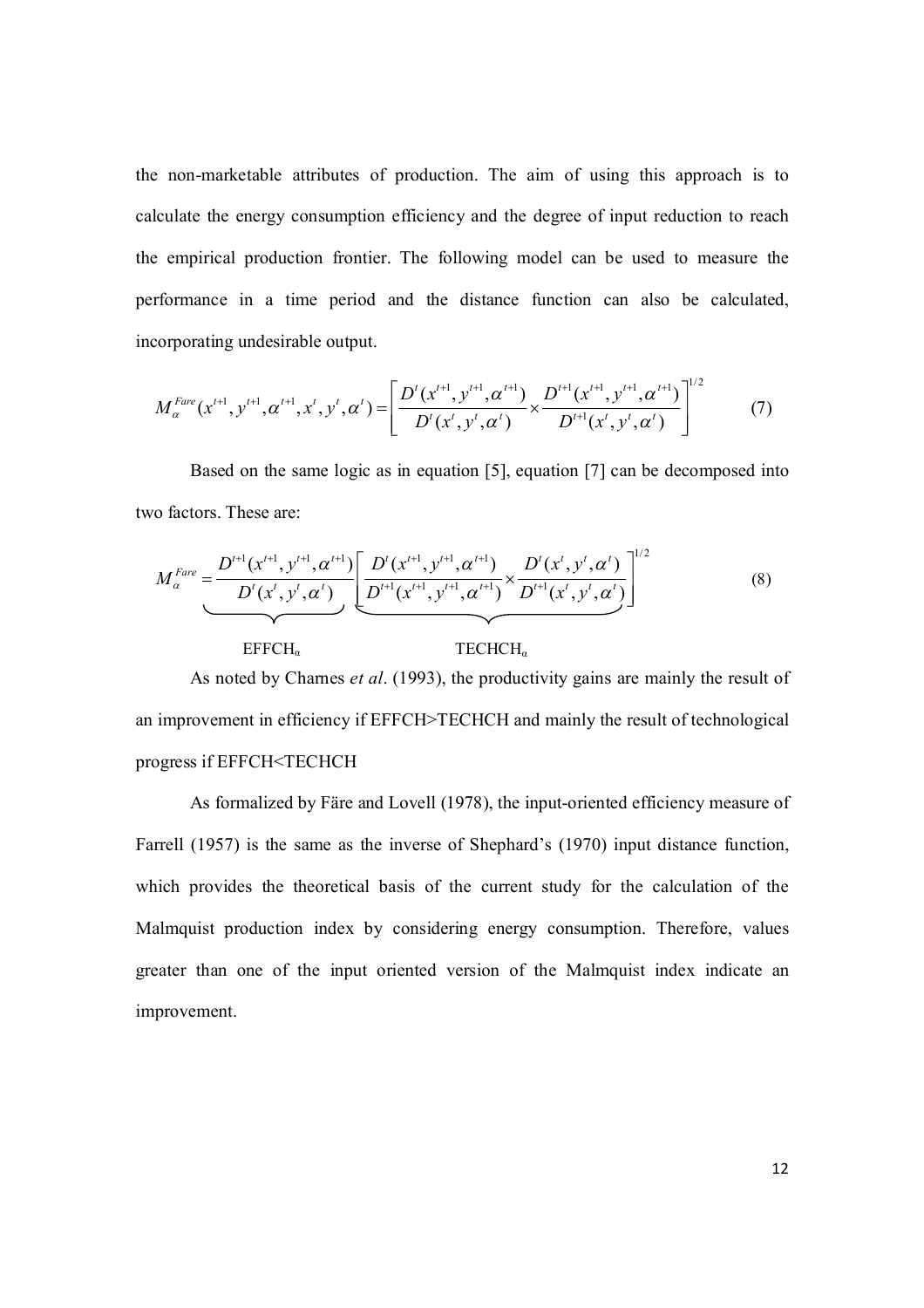#### **4. Empirical results**

 First, we obtain the production possibility frontier (PPF), presented in Figure 2. The PPF indicates the points with the maximum possible desirable output and the minimum amount of emissions that can be produced from a DMU, using the available technology. The horizontal axis represents the undesirable byproduct  $(CO<sub>2</sub>$  emissions) and the vertical axis represents the desirable output (GDP). The output quantity of each DMU is divided by its input quantity in order to evaluate the DMUs' eco-inefficiency based on GDP and  $CO<sub>2</sub>$  emissions. In this case, the PPF is the locus of all potentially technically efficient input-output combinations. Therefore, here, technical efficiency refers to the ability to use a minimal amount of input to produce a given level of total output. This is displayed in the forms of desirable GDP and undesirable  $CO<sub>2</sub>$  emissions.

**Figure 2:** Input-saving productivity change from 2000 to 2009. FR: France, DE: Germany, IE: Ireland, LU: Luxembourg, NL: Netherlands, SE: Sweden, UK: United Kingdom, AT: Austria, BE: Belgium, DK: Denmark, FI: Finland, EL: Greece, IT: Italy, PT: Portugal, ES: Spain.

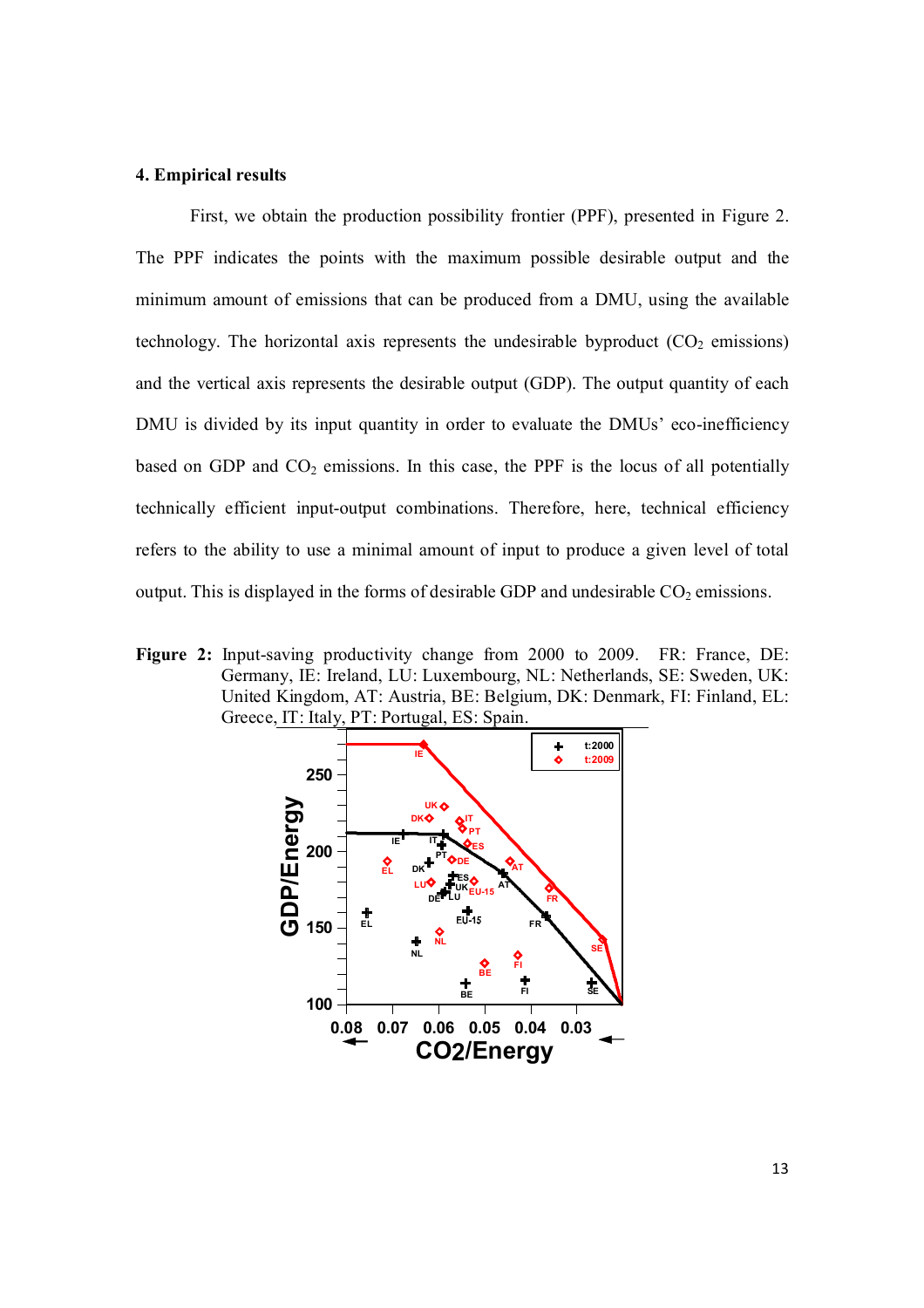As a next step to our analysis, we obtain Figure 3, which shows the relationship between GDP production per capita and  $CO<sub>2</sub>$  emissions per capita for the EU15 countries under examination. From this figure the efficiency frontiers are obtained by connecting the origin with the furthest point to the left. Under the assumption of constant returns to scale and as noted by Chames *et al.* (1978), the efficiency frontier is defined by a straight line starting from the beginning of the axes (which determine the production function) and passing through the point of the unit with the highest ratio of outputs to inputs.

**Figure 3:** Environmental saving-productivity change from 2000 to 2009. The country names are defined as in Figure.2.



The distance function now measures the maximal proportional change in outputs required to make the production point at  $t+1$  ( $x^{t+1}$ ,  $y^{t+1}$ ,  $\alpha^{t+1}$ ) feasible in relation to the technology at *t* (Figure 3). From Figure 3 it can be seen that production point at  $t+1$  ( $x^{t+1}$ ,  $y^{t+1}$ ,  $\alpha^{t+1}$ ) occurs outside the set of feasible production in period *t* indicating the occurrence of technological progress (see for example the observation for France – denoted by FR – in 2009). Similarly, one may define a distance function that measures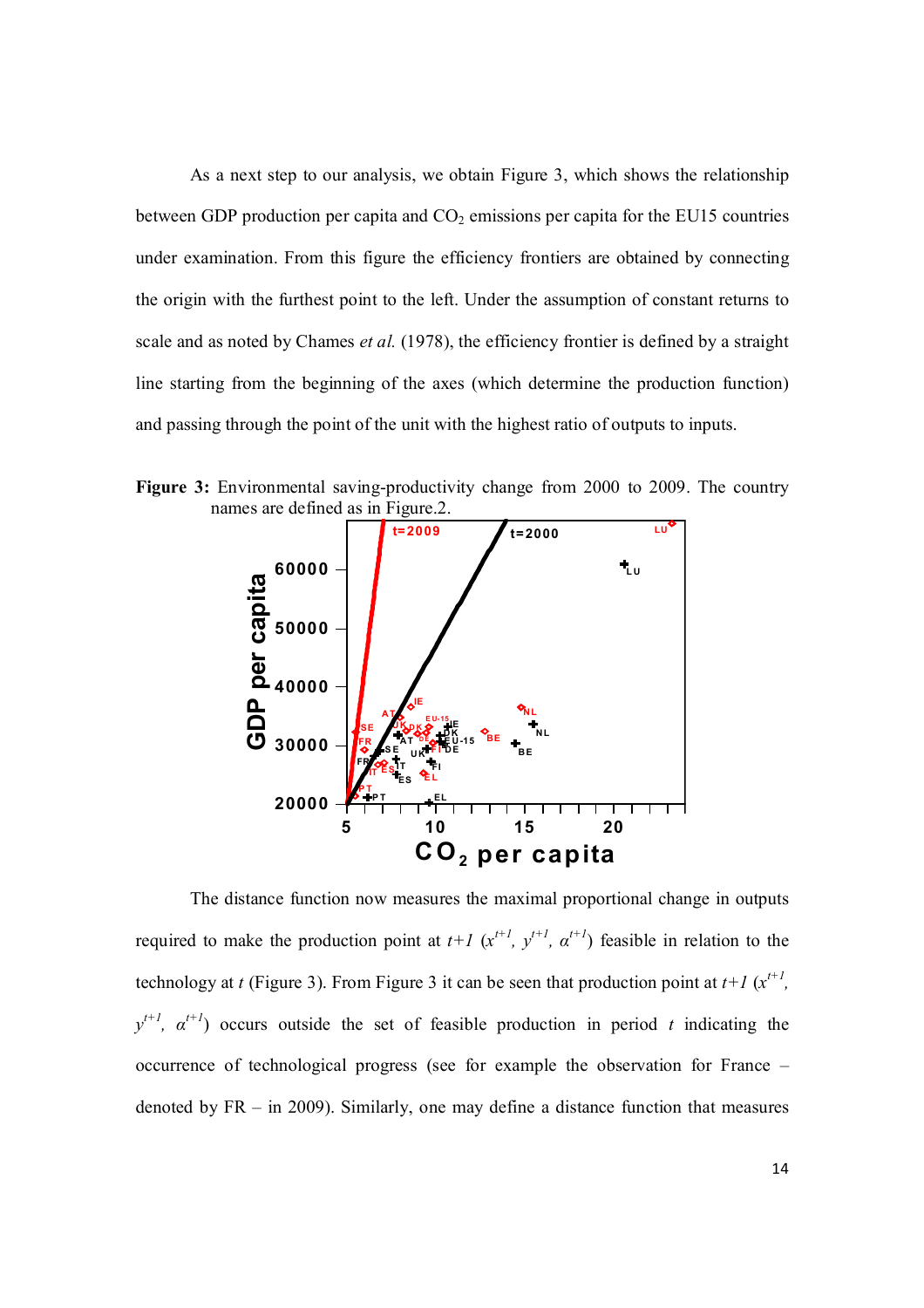the maximal proportional change to output required to make the production point at  $t(x^t)$ ,  $y^t$ ,  $\alpha^t$ ) feasible in relation to the technology at  $t+1$ .

 Combining the results of production possibility frontiers depicted in Figure 2 and Figure 3, one can see whether the overall development is driven by environmental-saving or input-saving factors.

 If inefficiency is ignored, it is impossible to explain further the relative movement of any given DMU over time. Therefore, productivity growth over time will be unable to distinguish between improvements deriving from a DMU 'catching up' to its own frontier, or those resulting from the overtime shifting up of the frontier itself. This indicates that in the absence of inefficiency, there is no way of distinguishing the position of the DMU relative to the corresponding frontier (eco-efficiency regress) and the position of the frontier itself (technical progress).

 On the other hand, when inefficiency is assumed to exist, the relative movement of any given DMU over time will depend on both its position relative to the corresponding frontier (technical efficiency) (Figure 2) and the position of the frontier itself (technical change) (Figure 3).

 However, from Figures 2 and 3 still remains unclear which one of these phenomena (eco-technical progress or eco-efficiency regress) is predominant, and, therefore, whether total factor productivity increases or decreases. In order to answer this question, the Malmquist index (TFPCH) needs to be calculated and decomposed into efficiency change (EFFCH) and technical change (TECHCH). This is presented graphically in Figure 4.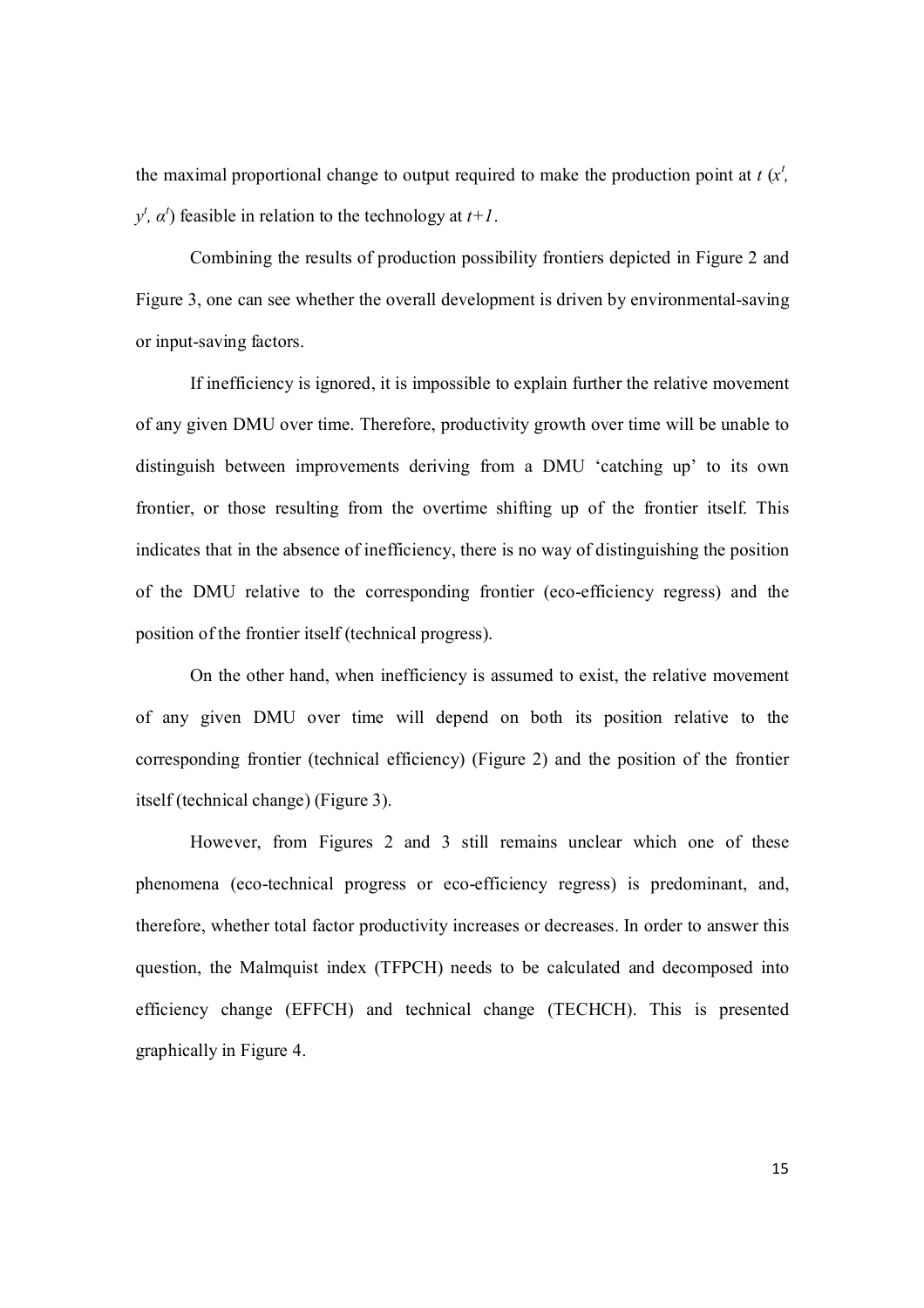

**Figure 4:** Cumulative index of TFPCH, TECHCH, EFFCH (Index: 1995=1). The country names are defined as in Figure 2.

Detailed observations of Figure 4 are included in Table 1. Table 1 reports for each country and each year, when productivity gains are a result of an improvement in efficiency or not; and also, when there is a technological progress/loss and a productivity progress/loss. Table 1 is constructed through a step-by-step procedure until the final results are obtained. The procedure is as follows:

 The first step is to determine the difference between the two indexes of TECHCH and EFFCH. As it was mentioned before, productivity change is mainly derived from an improvement in efficiency (EFF) (this occurs when TECHCH-EFFCH<0). Also, productivity change is mainly the result of technological progress (TECH) (when TECHCH-EFFCH>0). If there is no difference between TECHCH and EFFCH, the improvement in efficiency is the same to technological progress (EFF=TECH).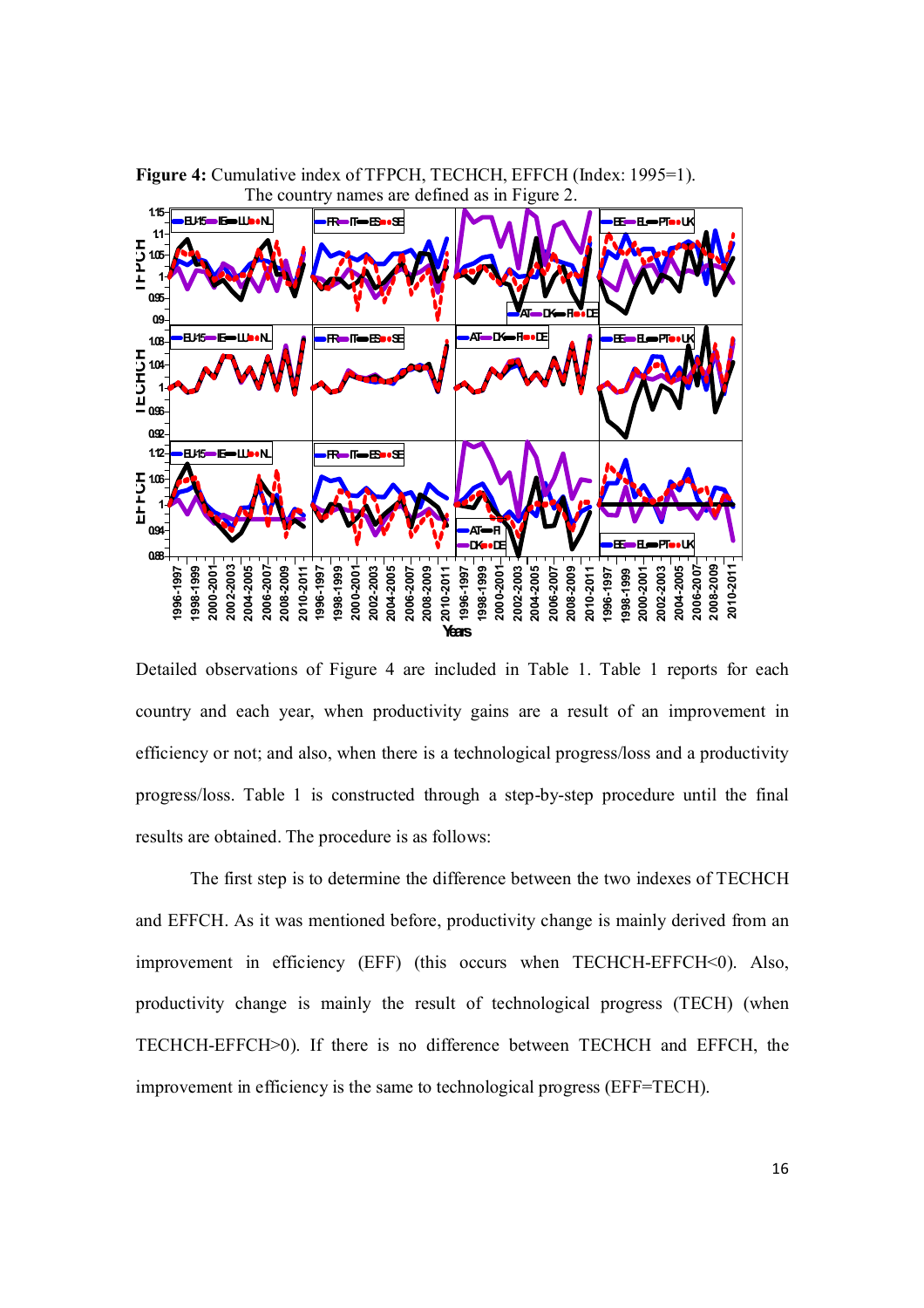During the period under consideration, the difference between the two indexes of TECHCH and EFFCH for the entire EU15 and for each of the individual EU15 countries can be negative, positive or zero (see Table A1 in the Appendix).

From the obtained results we observe that the frequency of occurrence of negative value (TECHCH-EFFCH<0) is: *twelve times* in the case of Denmark, *ten times* in the case of France, *nine times* in the case of the United Kingdom, *eight times* in the case of Portugal, *seven times* in the case of Belgium, *five times* in the cases of the entire EU15, Luxembourg, Netherlands and Austria, *three times* in the cases of Sweden, Finland, Germany and Greece, *two times* in the cases of Ireland and Spain and *zero times* in the case of Italy.

 In this case (negative difference between the two indexes of TECHCH and EFFCH) the productivity change is mainly derived from an improvement in efficiency (EFF).

 DMUs with an incidence of at least 7 times negative value (TECHCH-EFFCH<0), show a negative average (France: -0.014, Denmark: -0.054, Belgium: -0.006, Portugal: -0.007, United Kingdom:-0.009). Therefore, these countries have mainly invested in methods to improve efficiency, through appropriate energy policies and regulations.

The frequency of occurrence of positive value (TECHCH-EFFCH>0) is: *fifteen times* in the case of Italy, *thirteen times* in the cases of Ireland and Spain, *twelve times* in the cases of Sweden, Germany and Greece, *eleven times* in the case of Finland, *ten times* in the cases of Luxembourg, Netherlands and Austria, *eight times* in the case of Belgium,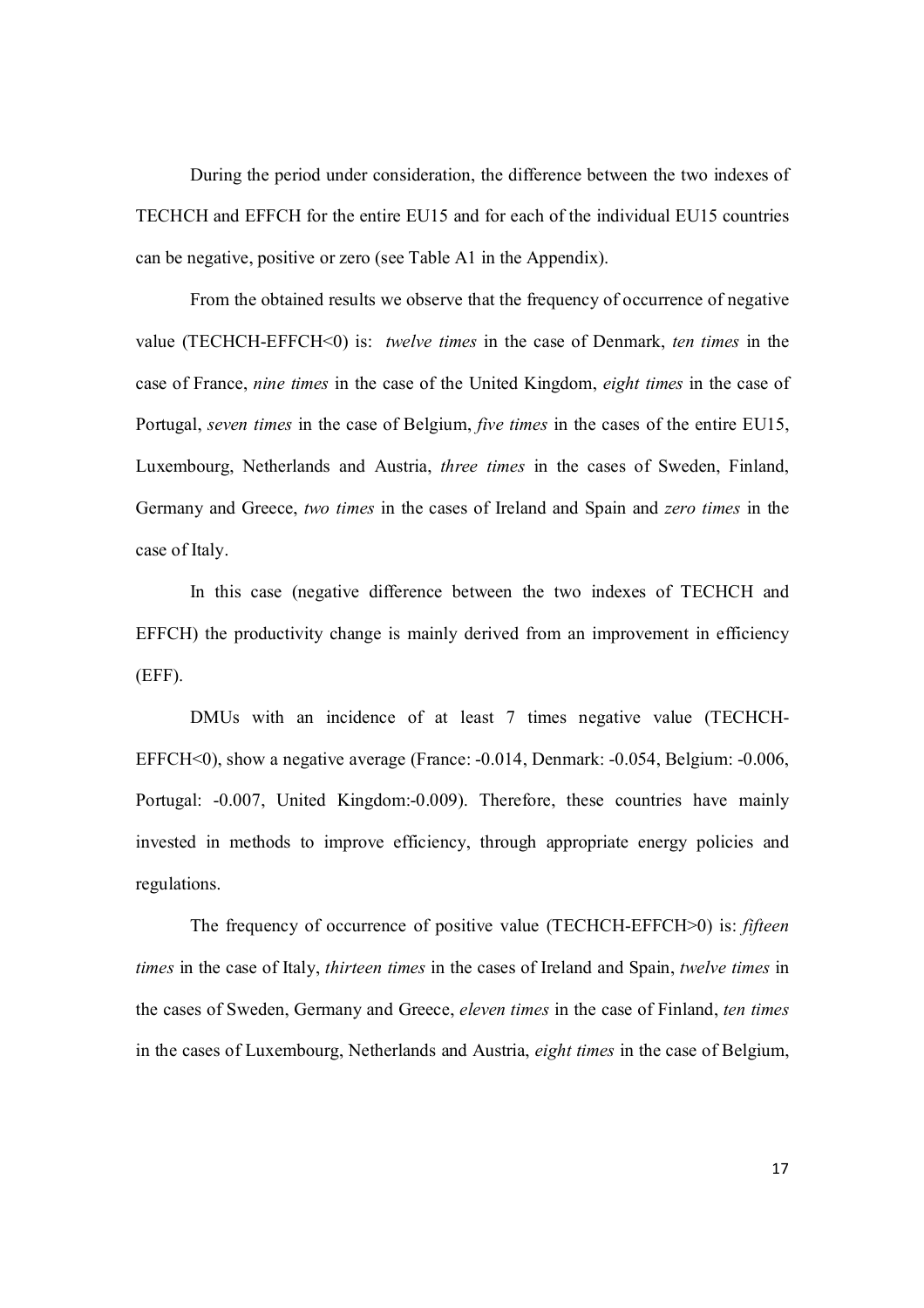*nine times* in the case of the entire EU15, *six times* in the cases of Portugal and the United Kingdom, *four times* in the case of France and *three times* in the case of Denmark

In this case (positive difference between the two indexes of TECHCH and EFFCH) the productivity change is mainly the result of technological progress (TECH).

DMUs with an incidence of at least 9 times positive value (TECHCH-EFFCH>0), show a positive average (the entire EU-15: 0.0285, Ireland: 0.0523, Luxembourg: 0.0353, Netherlands: 0.0276, Italy: 0.0429, Spain: 0.0365, Sweden: 0.0438, Austria: 0.0263, Finland: 0.0535, Germany: 0.0387, Greece: 0.0319). Therefore, these countries have mainly invested in methods to improve technology, through appropriate energy policies and regulations.

The frequency of occurrence of zero value (TECHCH=EFFCH) is: one time in the cases of the entire EU15, France, Finland and Portugal. In this case (no difference between the two indexes of TECHCH and EFFCH) the productivity change is the result of both technological progress (TECH) and efficiency improvement (EFF).

 At this point it should be noted that, for all EU-15 countries except Italy, the values (TECHCH-EFFCH) in different spans of time are alternating between positive and negative ones. When the time span with a homogenous pattern (numbers with the same sign) is long, then there is a short-term effort for energy policy stabilization in one direction, geared towards an improvement in efficiency (EFF) or towards a technological progress (TECH). In that respect, alternation exists when a policy is not performing as expected. When the time span with a homogenous pattern (numbers with the same sign) is short (one or two years), then there is a mild policy without clear orientation towards one direction (an improvement in efficiency) or another (technological progress).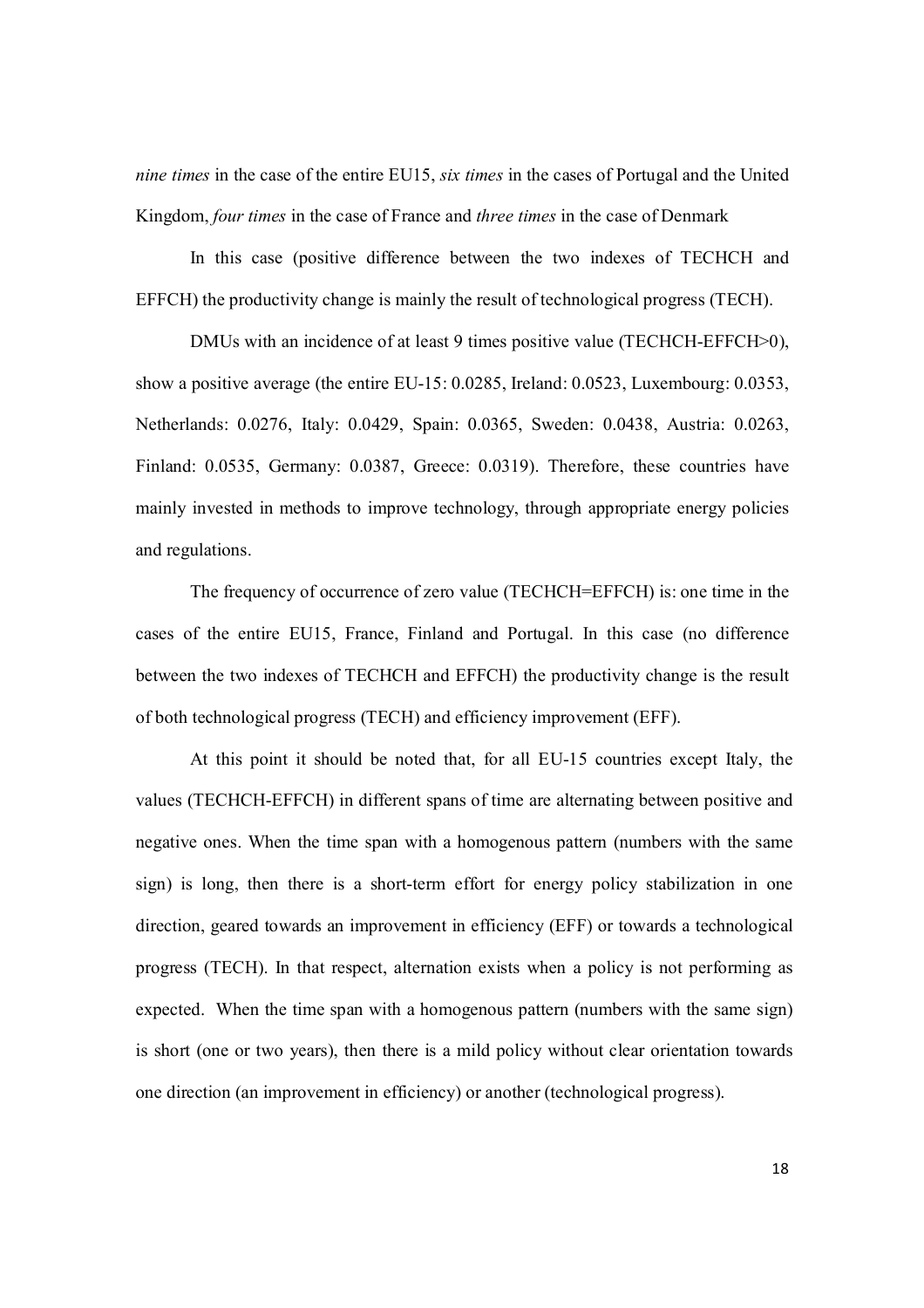The main objective of the energy strategy and policy is to provide a short-term plan for rehabilitation of the energy sector. Furthermore, it gives the directions for the medium to long-term reconstruction of the energy sector. The energy strategy shows how DMUs can use their energy resources to achieve economic and social benefits in an environmentally responsible manner. It gives the directions and the objectives of comprehensive and inclusive policy geared towards an improvement in efficiency (EFF) or towards a technological progress (TECH) or towards a combination of the two.

The second step of our analysis is to see if the Malmquist Productivity Index between two periods t and t+1 is greater than 1, smaller than 1 or remains unchanged in the case of the entire EU15 and for each individual EU15 country (see Table A2 in the Appendix).

 In terms of productivity change from one year to the next and under constant returns to scale, an improvement of productivity can be the result of a single factor, or a combination of two factors known as technical change (technological progress) and efficiency change (improvement in efficiency). For example, one DMU may increase its productivity solely by technical change and with no change of the distance to the respective frontier. In other cases, the productivity change is a combination of technical change and technical efficiency change. To summarize, productivity change can be a result of technical change, technical efficiency change or a combination of the two.

 During the period under consideration, the total factor productivity index (see Table A2 in the Appendix) for the entire EU15 and for each of the individual EU15 countries can be greater or smaller than one. The frequency of occurrence of total factor productivity index with values greater/smaller than one (TFPCH>1/ TFPCH<1), is: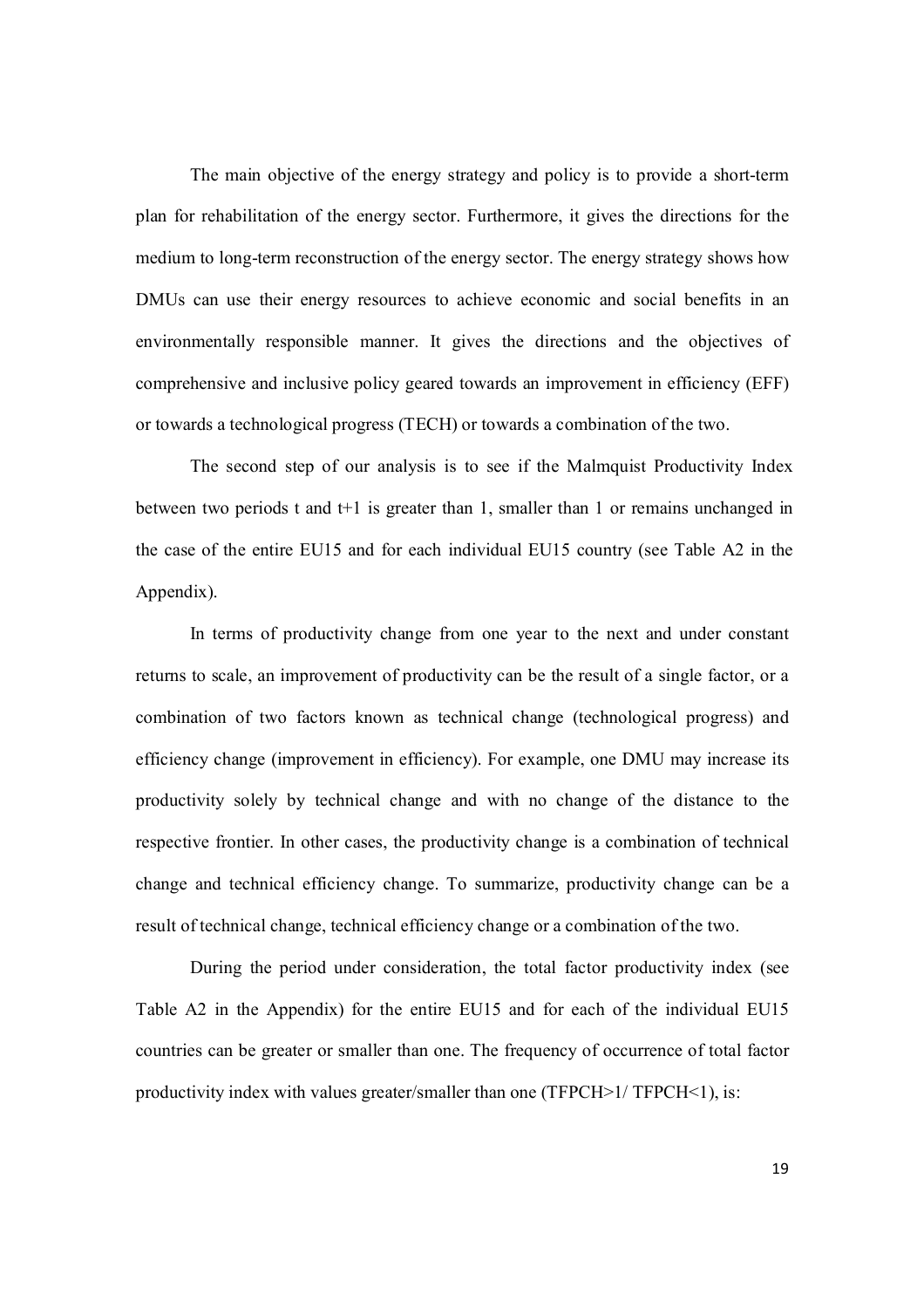- $\bullet$  in the case of entire EU15, TFPCH index is 13 (2) times greater (smaller) than one
- $\bullet$  in the case of Ireland, TFPCH index is 9 (6) times greater (smaller) than one
- in the cases of Luxembourg, Netherlands, Germany and Greece, TFPCH index is 10 (5) times greater (smaller) than one
- in the cases of France, Denmark and the United Kingdom, TFPCH index is 15 times greater than one (the whole sample period)
- in the case of Italy, index of TFPCH is 8 (7) times greater (smaller) than one
- $\bullet$  in the case of Spain, the index of TFPCH is 6 (9) times greater (smaller) than one
- in the cases of Sweden, Finland and Portugal, the index of TFPCH is 7 (8) times greater (smaller) than one
- in the case of Austria, the index of TFPCH is 12 (3) times greater (smaller) than one
- $\bullet$  in the case of Belgium, the index of TFPCH is 14 (1) times greater (smaller) than one

It should be mentioned that in the case where the total factor productivity index between time periods t and  $t+1$  is greater than 1, the energy consumption performance improves (productivity gains). On the other hand, when the total factor productivity index between two time periods t and  $t+1$  is smaller than 1, then the energy consumption performance declines (productivity loss).

 Combining the above two steps, the final results of Table 1 are obtained. Τhis table shows for each country and each year: i) the productivity gains ( $TFPCH>1$ ) as a result of improvements in efficiency (TECHCH-EFFCH<0) and technological progress (TECHCH-EFFCH>0) and ii) productivity loss (TFPCH<1).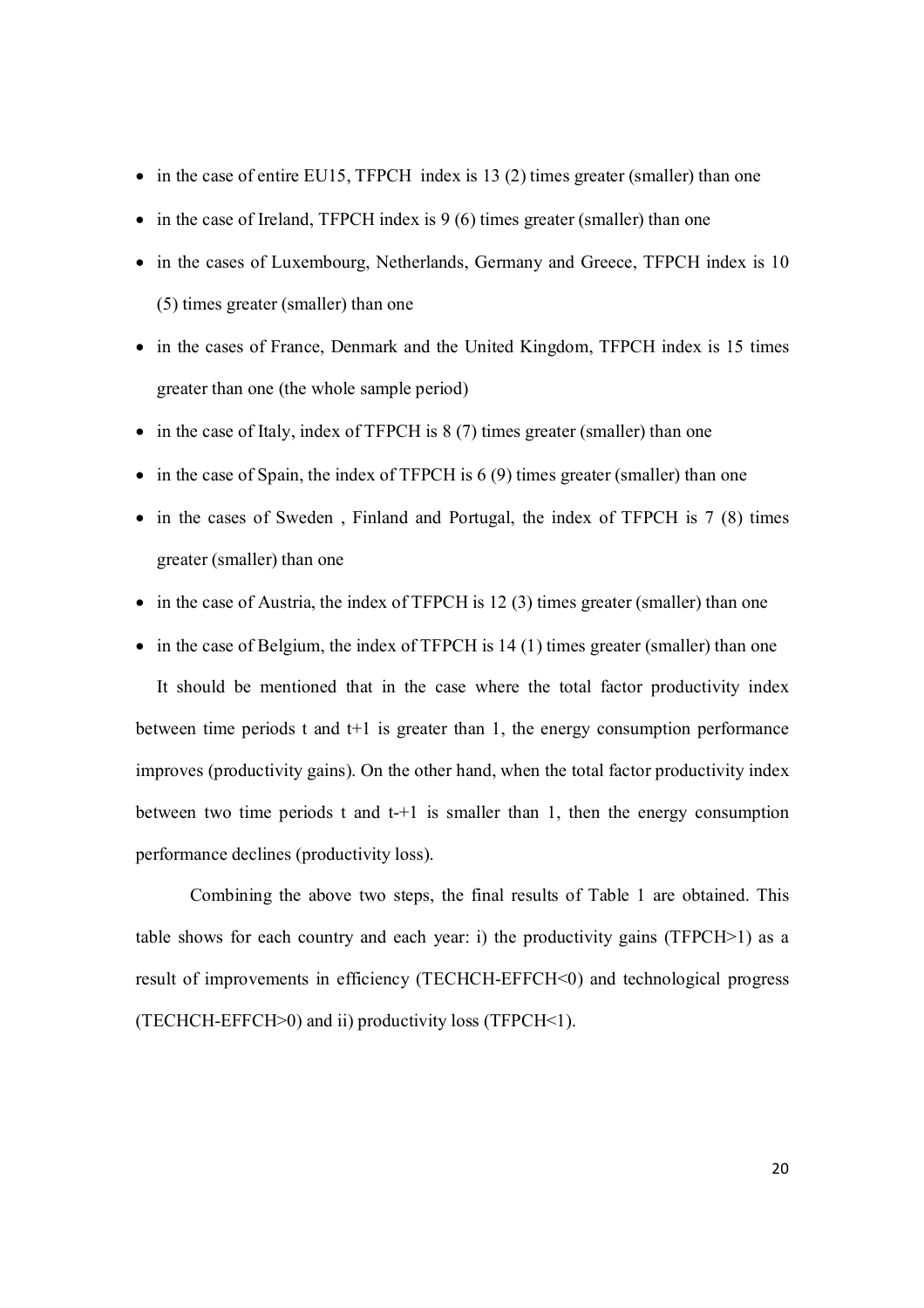| t         | <b>EU15</b>        | IE               | LU          | NL                                                     | <b>FR</b>               | IT                       | ES                       | <b>SE</b>                | AT                       | DK          | F1                  | DE                       | BE                | EL                | <b>PT</b>           | <b>UK</b>   |
|-----------|--------------------|------------------|-------------|--------------------------------------------------------|-------------------------|--------------------------|--------------------------|--------------------------|--------------------------|-------------|---------------------|--------------------------|-------------------|-------------------|---------------------|-------------|
| 1995-1996 |                    |                  |             |                                                        |                         |                          |                          | Base year                |                          |             |                     |                          |                   |                   |                     |             |
| 1996-1997 | EFF <sup>(a)</sup> | EFF              | <b>EFF</b>  | <b>EFF</b>                                             | EFF                     | TECH <sup>L(b)</sup>     | TECH <sup>L</sup>        | TECH <sup>L</sup>        | <b>EFF</b>               | <b>EFF</b>  | TECH <sup>(c)</sup> | <b>TECH</b>              | EFF               | TECH <sup>L</sup> | EFF <sup>L(d)</sup> | EFF         |
| 1997-1998 | EFF                | <b>TECH</b>      | EFF         | <b>EFF</b>                                             | EFF                     | TECH <sup>L</sup>        | EFF <sup>L</sup>         | <b>TECH</b> <sup>L</sup> | <b>EFF</b>               | <b>EFF</b>  | $EFFL=TECHL$<br>(e) | <b>EFF</b>               | <b>EFF</b>        | TECH <sup>L</sup> | EFF <sup>L</sup>    | <b>EFF</b>  |
| 1998-1999 | EFF                | EFF              | EFF         | <b>EFF</b>                                             | EFF                     | <b>TECH</b> <sup>L</sup> | EFF <sup>L</sup>         | EFF                      | <b>EFF</b>               | EFF         | EFF                 | EFF                      | <b>EFF</b>        | EFF               | EFF <sup>L</sup>    | EFF         |
| 1999-2000 | <b>TECH</b>        | <b>TECH</b>      | <b>TECH</b> | <b>TECH</b>                                            | EFF=TECH <sup>(f)</sup> | <b>TECH</b>              | TECH <sup>L</sup>        | <b>TECH</b>              | <b>TECH</b>              | EFF         | <b>TECH</b>         | <b>TECH</b>              | <b>TECH</b>       | TECH <sup>L</sup> | EFF <sup>L</sup>    | EFF         |
| 2000-2001 | <b>TECH</b>        | <b>TECH</b>      | <b>TECH</b> | $\ensuremath{\mathsf{TECH}}^{\ensuremath{\mathsf{L}}}$ | EFF                     | <b>TECH</b>              | TECH <sup>L</sup>        | TECH <sup>L</sup>        | <b>TECH</b> <sup>L</sup> | <b>EFF</b>  | TECH <sup>L</sup>   | <b>TECH</b> <sup>L</sup> | EFF               | <b>TECH</b>       | <b>TECH</b>         | <b>TECH</b> |
| 2001-2002 | <b>TECH</b>        | <b>TECH</b>      | <b>TECH</b> | <b>TECH</b>                                            | EFF                     | TECH <sup>L</sup>        | <b>TECH</b>              | <b>EFF</b>               | <b>TECH</b>              | <b>EFF</b>  | TECH <sup>L</sup>   | <b>TECH</b>              | <b>TECH</b>       | <b>TECH</b>       | EFF <sup>L</sup>    | <b>TECH</b> |
| 2002-2003 | TECH <sup>L</sup>  | <b>TECH</b>      | <b>TECH</b> | $\text{TECH}^{\text{L}}$                               | EFF                     | TECH <sup>L</sup>        | <b>TECH</b> <sup>L</sup> | <b>TECH</b>              | <b>TECH</b>              | <b>TECH</b> | TECH <sup>L</sup>   | TECH <sup>L</sup>        | <b>TECH</b>       | TECH <sup>L</sup> | <b>TECH</b>         | <b>TECH</b> |
| 2003-2004 | TECH               | <b>TECH</b><br>L | <b>TECH</b> | TECH                                                   | EFF                     | TECH <sup>L</sup>        | TECH <sup>L</sup>        | TECH <sup>L</sup>        | <b>TECH</b>              | <b>EFF</b>  | TECH <sup>L</sup>   | TECH <sup>L</sup>        | EFF               | EFF               | EFF <sup>L</sup>    | <b>EFF</b>  |
| 2004-2005 | <b>TECH</b>        | <b>TECH</b>      | <b>TECH</b> | <b>TECH</b>                                            | EFF                     | <b>TECH</b>              | <b>TECH</b>              | TECH <sup>L</sup>        | TECH <sup>L</sup>        | EFF         | EFF                 | <b>TECH</b>              | <b>TECH</b>       | <b>TECH</b>       | EFF <sup>L</sup>    | EFF         |
| 2005-2006 | EFF                | <b>TECH</b>      | EFF         | <b>EFF</b>                                             | <b>TECH</b>             | <b>TECH</b>              | <b>TECH</b>              | EFF                      | <b>EFF</b>               | EFF         | TECH <sup>L</sup>   | <b>TECH</b>              | EFF               | <b>TECH</b>       | <b>TECH</b>         | <b>EFF</b>  |
| 2006-2007 | <b>TECH</b>        | <b>TECH</b>      | <b>TECH</b> | TECH <sup>L</sup>                                      | <b>TECH</b>             | <b>TECH</b>              | TECH <sup>L</sup>        | TECH <sup>L</sup>        | <b>TECH</b>              | EFF         | <b>TECH</b>         | <b>TECH</b>              | <b>TECH</b>       | <b>TECH</b>       | <b>TECH</b>         | <b>TECH</b> |
| 2007-2008 | EFF                | <b>TECH</b>      | <b>EFF</b>  | <b>EFF</b>                                             | <b>TECH</b>             | <b>TECH</b>              | <b>TECH</b>              | TECH <sup>L</sup>        | <b>EFF</b>               | <b>EFF</b>  | EFF                 | TECH <sup>L</sup>        | TECH <sup>L</sup> | <b>TECH</b>       | <b>TECH</b>         | <b>EFF</b>  |
| 2008-2009 | <b>TECH</b>        | <b>TECH</b>      | <b>TECH</b> | <b>TECH</b> <sup>L</sup>                               | EFF                     | <b>TECH</b>              | <b>TECH</b>              | <b>TECH</b>              | <b>TECH</b>              | <b>TECH</b> | TECH <sup>L</sup>   | <b>TECH</b>              | <b>TECH</b>       | <b>TECH</b>       | EFF <sup>L</sup>    | <b>TECH</b> |
| 2009-2010 | $EFFL=TECH$        | <b>TECH</b>      | <b>TECH</b> | TECH <sup>L</sup>                                      | EFF                     | TECH <sup>L</sup>        | TECH <sup>L</sup>        | TECH <sup>L</sup>        | TECH <sup>L</sup>        | <b>EFF</b>  | TECH <sup>L</sup>   | EFF <sup>L</sup>         | <b>EFF</b>        | EFF               | EFF=TEC<br>Н        | <b>EFF</b>  |
| 2010-2011 | <b>TECH</b>        | <b>TECH</b>      | <b>TECH</b> | <b>TECH</b>                                            | <b>TECH</b>             | <b>TECH</b>              | <b>TECH</b>              | <b>TECH</b>              | <b>TECH</b>              | <b>TECH</b> | <b>TECH</b>         | <b>TECH</b>              | <b>TECH</b>       | TECH <sup>L</sup> | <b>TECH</b>         | <b>TECH</b> |

Table 1: Productivity gains as a result of improvements in efficiency and technological progress and productivity loss. Country names are defined in Figure 2

<sup>a</sup>EFF: Productivity gains as a result of improvements in Efficiency, <sup>b</sup>TECH<sup>L</sup>: Technological Progress but productivity losses, "TECH: Productivity gains as a result of Technological Progress,  ${}^d$ EFF<sup>L</sup>: Improvements in Efficiency but productivity losses,  ${}^e$ EFF<sup>L</sup>=TECH<sup>L</sup>: Efficiency change is equal to technological change in the case of productivity losses, **<sup>f</sup>EFF=TECH:** Efficiency change is equal to technological change in the case of productivity gains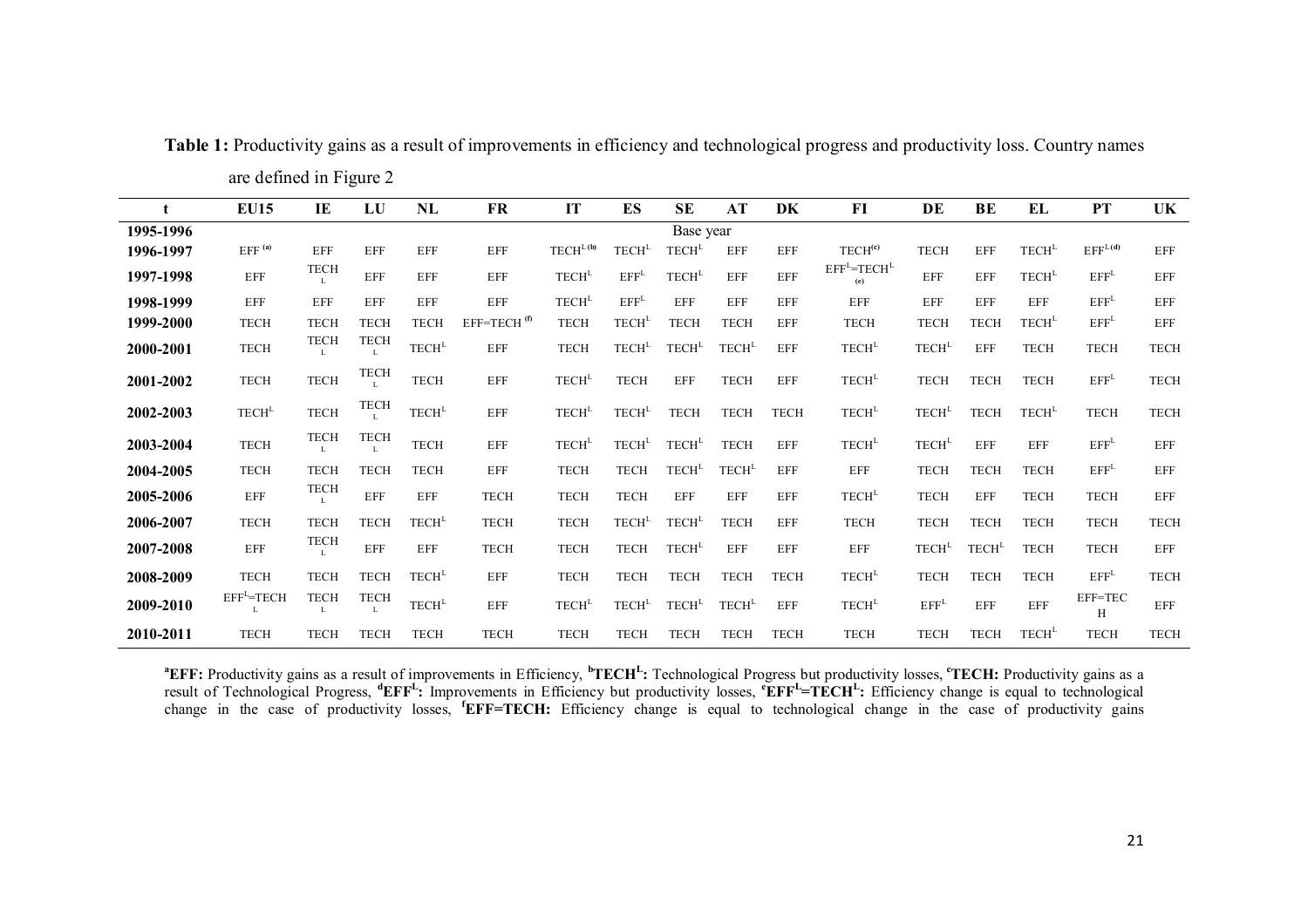#### **5. Discussion**

 The next step of our analysis aims to provide an extra insight into assessing relative productivity. Taking into account the empirical results obtained in the previous section, we have a deeper understanding of the content of productivity changes among cross-country comparisons. This provides policy makers with more valuable reference material related to drawing up policies that aim to increase national productivity.

 Therefore, based on Figure 2, the eco-inefficiency score indicates the evaluated DMU's distance from the best practice DMUs with different production mixes to the efficient frontier. The best practice DMUs (Ireland 2000, Italy 2000, Austria 2000, France 2000, Ireland 2009 and Sweden 2009) appear equally attractive for inefficient DMU, which has the flexibility to choose an improvement direction that maximizes its efficiency. The DMUs with a high eco-efficiency are those situated in the upper right corner of the two frontiers of Figure 2, where they produce higher desirable outputs with the lowest undesirable outputs. These countries are France 2000 and Sweden 2009. The DMUs located on the frontier are considered eco-efficient, because no other DMUs can produce more desirable outputs and fewer undesirable outputs.

 If a DMU fails to achieve an output combination on its production possibility frontier and falls beneath this frontier, then it is said to be technically inefficient, as it gets further away from the more efficient countries (e.g. Belgium 2000/2009, Greece 2000/2009, Netherlands 2000/2009).

 In Figure 2, technological progress shifts upwards the production possibility frontier, as more outputs are obtainable using the same level of inputs. It can be seen from Figure 3 that the frontier shifts to the left, indicating the occurrence of technological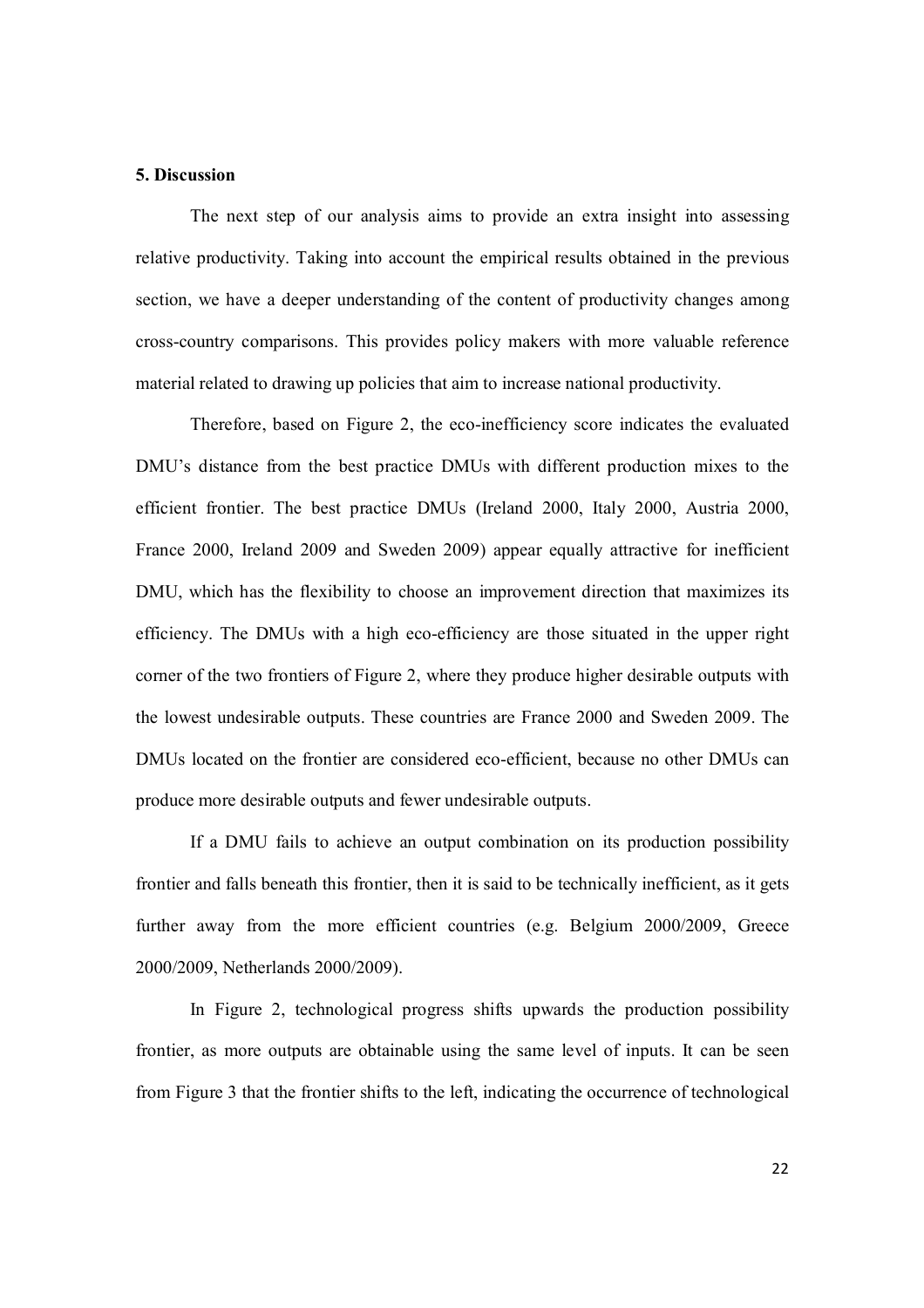progress from 2000 to 2009, as in the case of Sweden. In the absence of technological progress or improvement, an economy (e.g. Greece, Belgium, Netherlands) is found more and more far from the best practice countries, or driven to the simultaneous increase (Luxembourg, Finland) or decrease (Italy) of both GDP production and  $CO<sub>2</sub>$  emissions (Figure 3).

The simultaneous increase of GDP production (desirable output) and decrease of CO2 emissions (undesirable output) can only be achieved through technical progress that affect the ability to optimally combine inputs and outputs.

Combining the results depicted in Figure 2 and Figure 3, one can see whether the use of input (total energy consumption) or  $CO<sub>2</sub>$  emissions is the driving force of productivity growth. Therefore, an overall conclusion can be drawn regarding whether the overall development is driven by input-saving or by environmental-saving factors.

 As shown in Figure 4 and Table 1, the detailed decomposition of total factor productivity change offers additional insights for policy implications, representing the driving forces of productivity gains or losses for the entire EU15 and for each of the individual EU15 countries. Therefore, it illustrates the nature of the overall productivity change that shapes up the Malmquist index.

 More specifically, from this analysis one can see when the possible effect is characterized as EFF (productivity gains as a result of improvement in efficiency), TECH (productivity gains as a result of technological progress),  $EFF<sup>L</sup>$  (improvement in efficiency but productivity losses),  $TECH<sup>L</sup>$  (technological progress but productivity losses), EFF=TECH (efficiency change is equal to technological change in the case of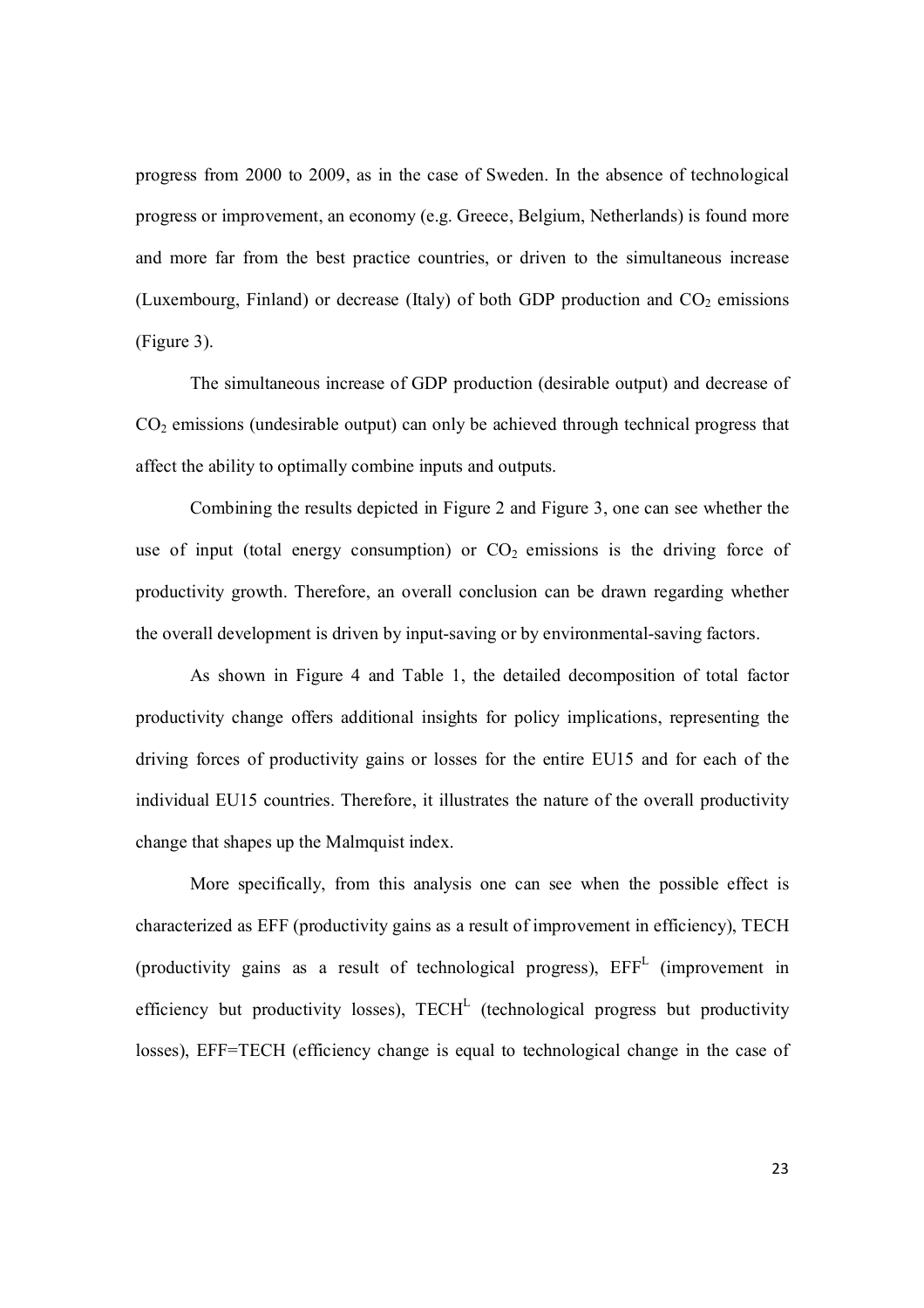productivity gains), and  $EFF<sup>L</sup>=TECH<sup>L</sup>$  (efficiency change is equal to technological change in the case of productivity losses) (see Table 1).

 Figure 5 reports the average values of the Malmquist (TFPCH) index and its components (EFFCH, TECHCH) for the EU15 countries. The greatest increases of the TFPCH index are observed in Ireland, UK and Sweden, whereas the lowest ones in Portugal, Spain and Italy.

Figure 5: Annual means of Malmquist index and its components. Countries are sorted in ascending order by the TFPCH index.



 The analysis of eco-efficiency changes (EFFCH) shows that, the average ecoefficiency change is positive (higher than one) for 7 of 16 DMUs. These are Sweden, UK, Ireland, Denmark, Finland, Germany and France, indicating that these DMUs have caught up the eco-efficiency benchmarks.

From the above countries, Sweden, UK, Ireland and Denmark, have the highest values of EFFCH in 1995-2011 due to their orientation of exploiting cleaner forms of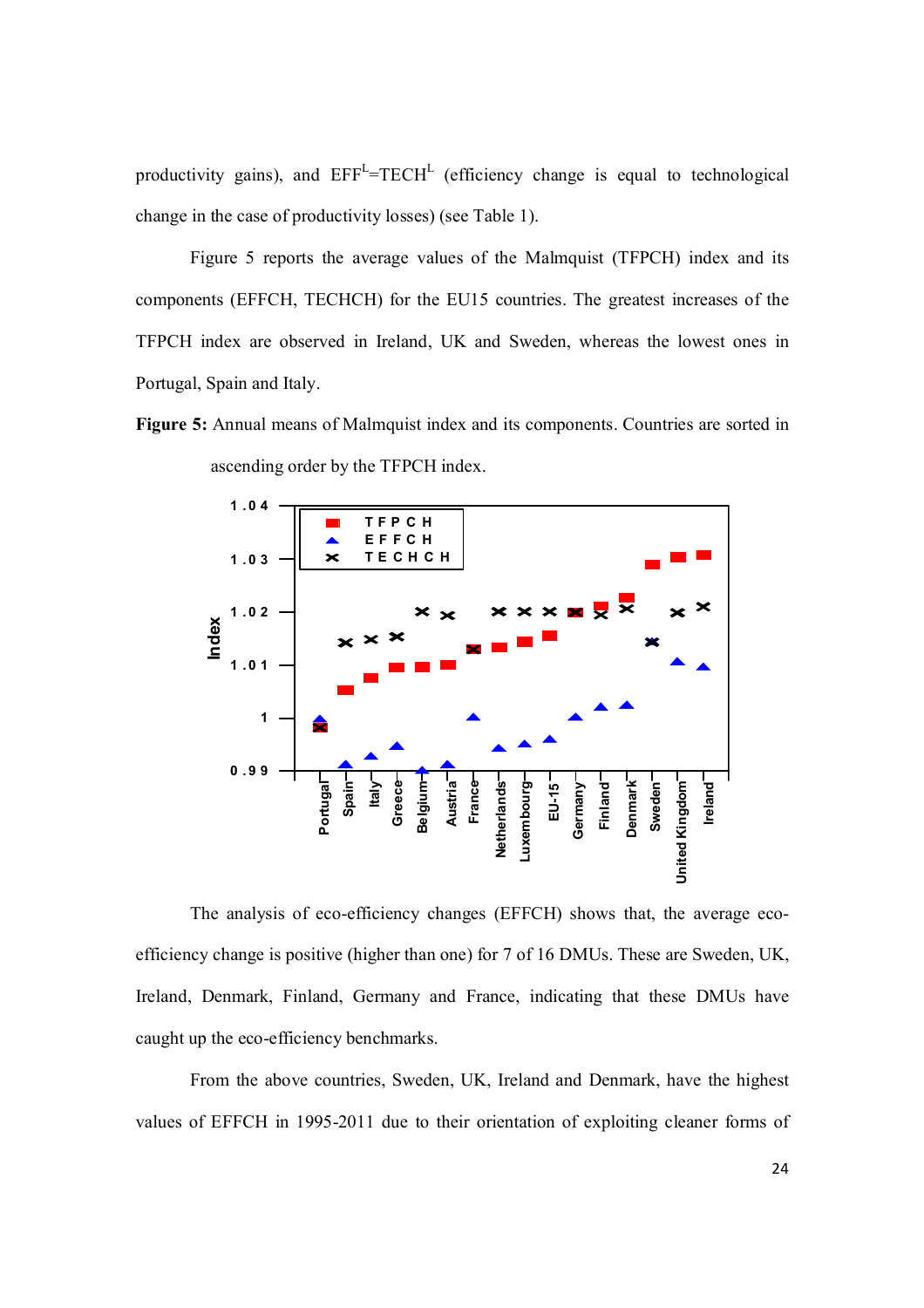energy, through gradual substitution procedures between fossil and non fossil fuels. The more a DMU abstains from the consumption of fossil fuels, the greater the divergence between the desirable (GDP) and the undesirable output  $(CO<sub>2</sub>)$  (see also Figure 1). This happens because the maximization of the desirable output (GDP) comes with the temporal stabilization or decrease of the undesirable byproduct. This procedure is related to how effective is the energy mix and, therefore, how effectively the inputs are transformed into outputs using the available technology.

 However, it is the average technical change that contributes most to productivity gains (TFPCH) (Figure 5), as it describes the change of the frontier (Figure 3) and, therefore, the best performers of the sample and not the development of the DMUs under the frontier (Figure 2). Our results are similar to those reported in the study conducted by Makridou *et al.* (2016), who concluded that technology change is primarily responsible for the improvements achieved in most sectors.

 The results of the model show that the average TECHCH index is positive (higher than one) and greater than the average EFFCH index in all countries, except Portugal where there is an average decrease of 0.18% in the sample period.

The results on Figure 5 suggest that if the annual average growth of EFFCH is higher than one and lower than the annual average growth of TECHCH, then productivity gain (TFPCH), which is primarily the result of technological progress, have the highest value. Thus, the best DMUs of the sample, with the highest values of TFPCH index, are identified in the case of Ireland, United Kingdom, Sweden, Denmark, Finland and Germany. In the case of Sweden, the annual average growth of EFFCH (1.45%) is almost equal to the annual average growth of TECHCH (1.44%).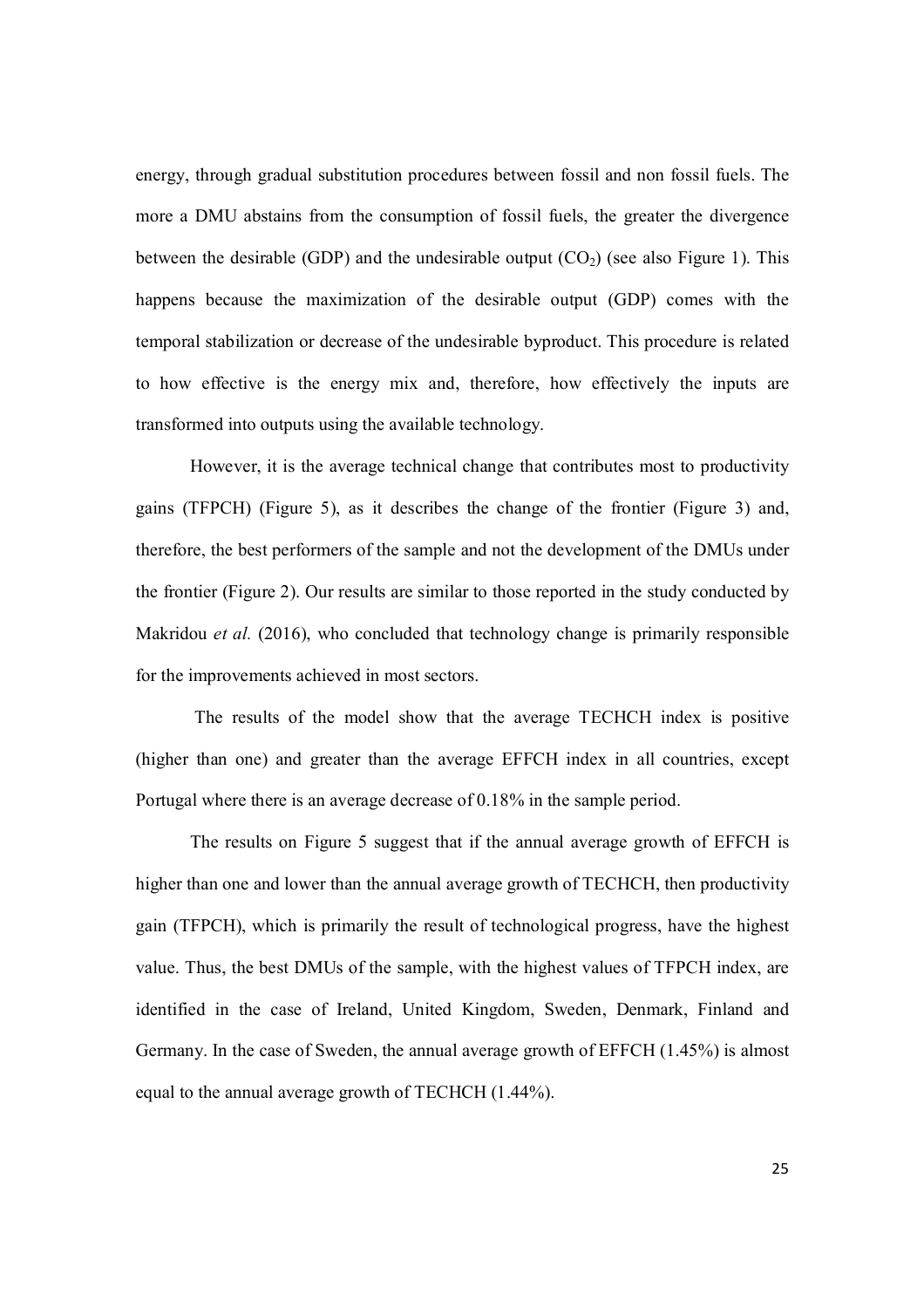On the other hand, if the annual average growth of EFFCH is lower than one and lower than the annual average growth of TECHCH, which is higher than one, then productivity gain (TFPCH), which is primarily the result of technological progress, have the lowest value. Thus, the worst DMUs of the sample with the lowest values of TFPCH index are identified in the case of EU15, Luxembourg, Netherlands, France, Austria, Belgium, Greece, Italy and Spain. In the case of France, the annual average growth of EFFCH is positive (higher than one) with an average increase of 0.03% (Figure 5).

### **6. Conclusions and policy implications**

 This study develops an input oriented DEA model, aggregating both energy productivity and environmental degradation into a comprehensive index of Total Factor Productivity (Malmquist), in order to evaluate a DMU's total factor productivity.

 The results suggest that technical progress affecting the ability to optimally combine inputs and outputs is the main factor for the simultaneous increase of desirable output and decrease of undesirable byproduct for most DMUs for the sample period under examination. In the absence of technical progress, a DMU is either far from the best practice DMUs (e.g. Greece, Belgium, Netherlands), or driven to the simultaneous increase (Luxembourg, Finland) or decrease (Italy) of both GDP production and  $CO<sub>2</sub>$ emissions.

 An assessment of each DMU's productivity for the sample period is summarized in the following cases:

i) Productivity gains are due to an improvement in efficiency,

ii) Productivity gains are due to technological progress,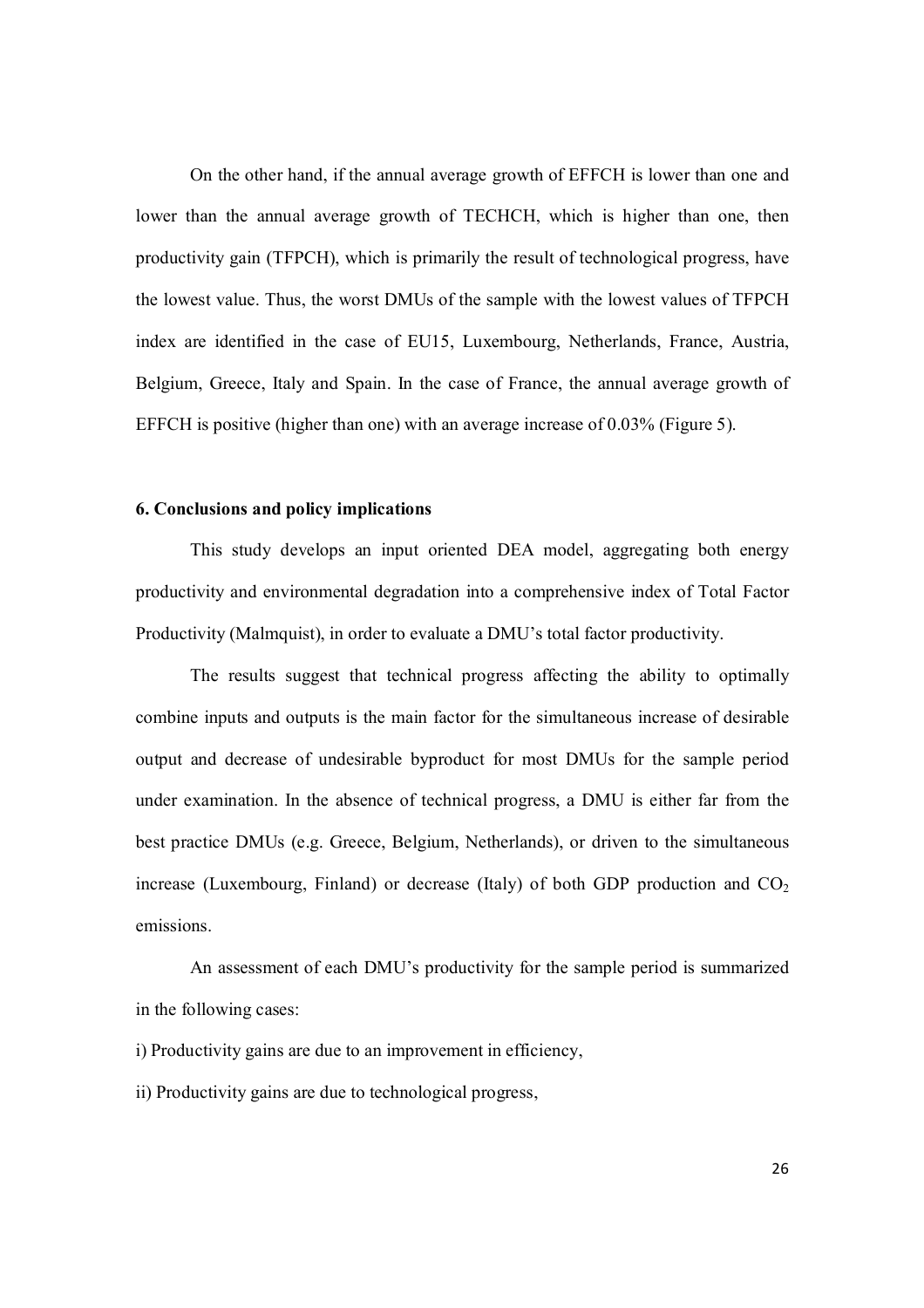iii) There is an improvement in efficiency, but the productivity decreases,

iv) There is technological progress, but the productivity decreases,

v) There are productivity gains when efficiency change is equal to technological change,

vi) There is productivity loss when efficiency change is equal to technological change.

 As shown from the analysis, the highest values of productivity gains (TFPCH) can be achieved in the case where the annual average growth of EFFCH is higher than one and lower than the annual average growth of TECHCH (Ireland, United Kingdom, Sweden, Denmark, Finland, Germany). On the other hand, the lowest values of productivity gains (TFPCH) appears when the annual average growth of EFFCH is lower than one and lower than the annual average growth of TECHCH (EU15, Luxembourg, Netherlands, France, Austria, Belgium, Greece, Italy and Spain).

 The methodology utilized here and the results obtained capture the different causes of losses or gains in DMU's productivity from year to year. This work quantifies the inefficiency of the DMUs under the frontier, through the indicators of EFFCH, TECHCH and TFPCH. Such an approach is of particular importance in encouraging inefficient DMUs to always compare themselves with efficient DMUs in their range, and thus to make progress and improvements.

 The obtained results have important implications for the policy makers to promote productivity performance of the energy sector in EU-15 countries. The detailed decomposition of productivity change into efficiency change, technology change, innovation efficiency and technology catch-up effect offers a better understanding of the content of the productivity change through the cross-country comparisons. That decomposition points out the driving forces of productivity gains or losses for the entire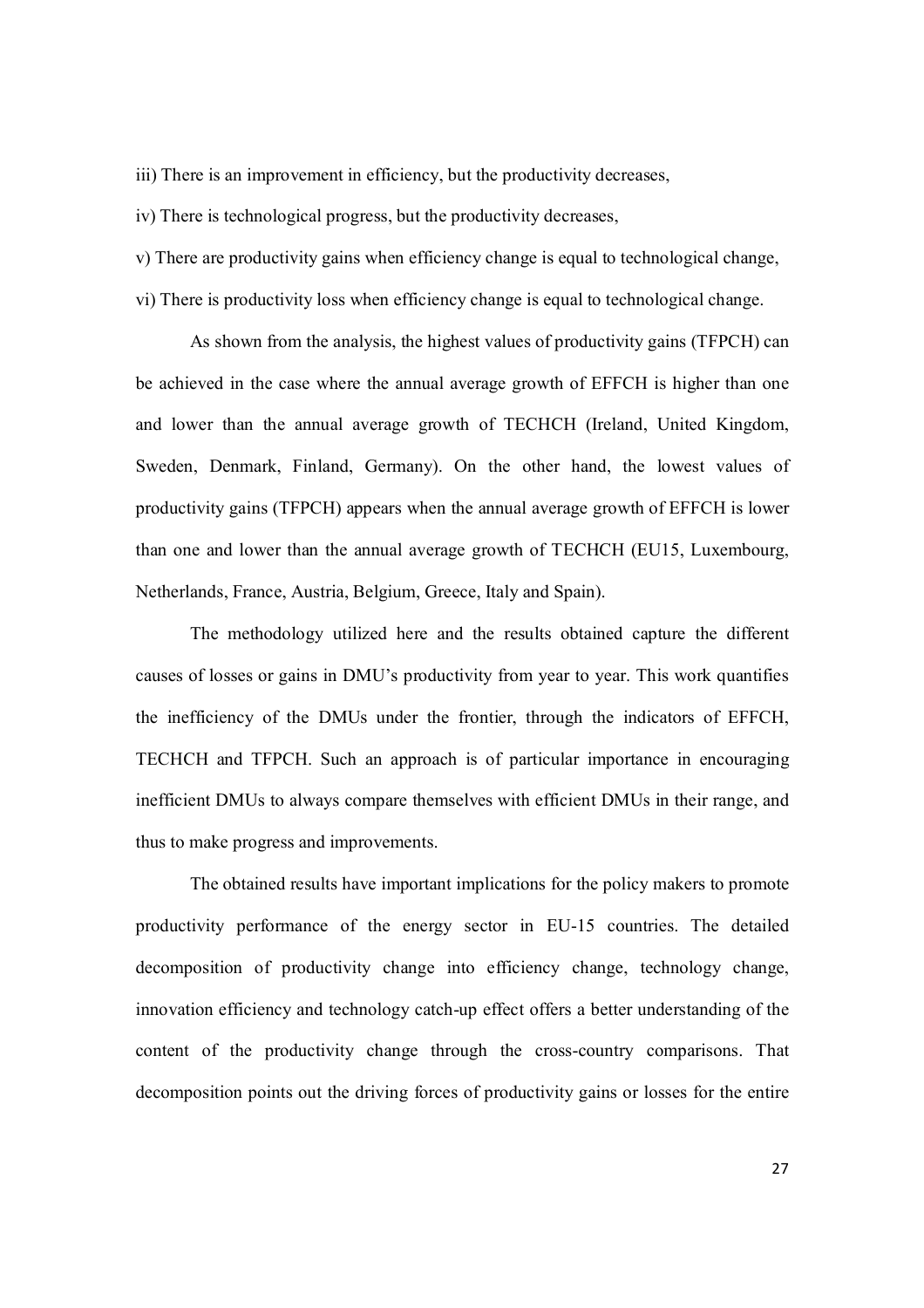EU15 and for each of the individual EU15 countries and thus offers additional insights for policy implications. For instance, policy actions intended to improve productivity gains (decrease productivity losses) might be misdirected if they focus (if they choose not to focus) on accelerating the rate of innovation, in the case where the productivity gains (productivity losses) are mainly the result of improvements in efficiency. Therefore, the present study provides more reference material to policy makers so as to draw up policies in order to elevate national productivity for the purpose of designing energy development strategy in EU-15 countries.

 In order to quantify the huge efficiency gap so as to address the wasteful use of exhaustible energy inputs and reduce the environmental degradation, we calculate the distance for an inefficient DMU to the production frontier, through the DEA based Malmquist productivity index. In many cases, the distance of a specific DMU from the best practice DMUs indicates different production combination of desirable and undesirable outputs, and, therefore different alternatives for an inefficient DMU to choose a direction that maximizes its efficiency. The direction that an inefficient DMU should take and the amount of reduction of the energy consumption can be the basis for a government to establish energy saving policies and to strengthen energy management, especially in the cases where large amounts of energy input are necessary in the economy, but with low value added. An energy management system is one of the most important factors in the context of strengthening energy efficiency policy as it allows in energy efficiency issues to gain a greater priority within the DMU.

 This analysis allows policy makers of EU states to identify the explanatory causes behind final energy consumption and therefore the determinants of productivity change.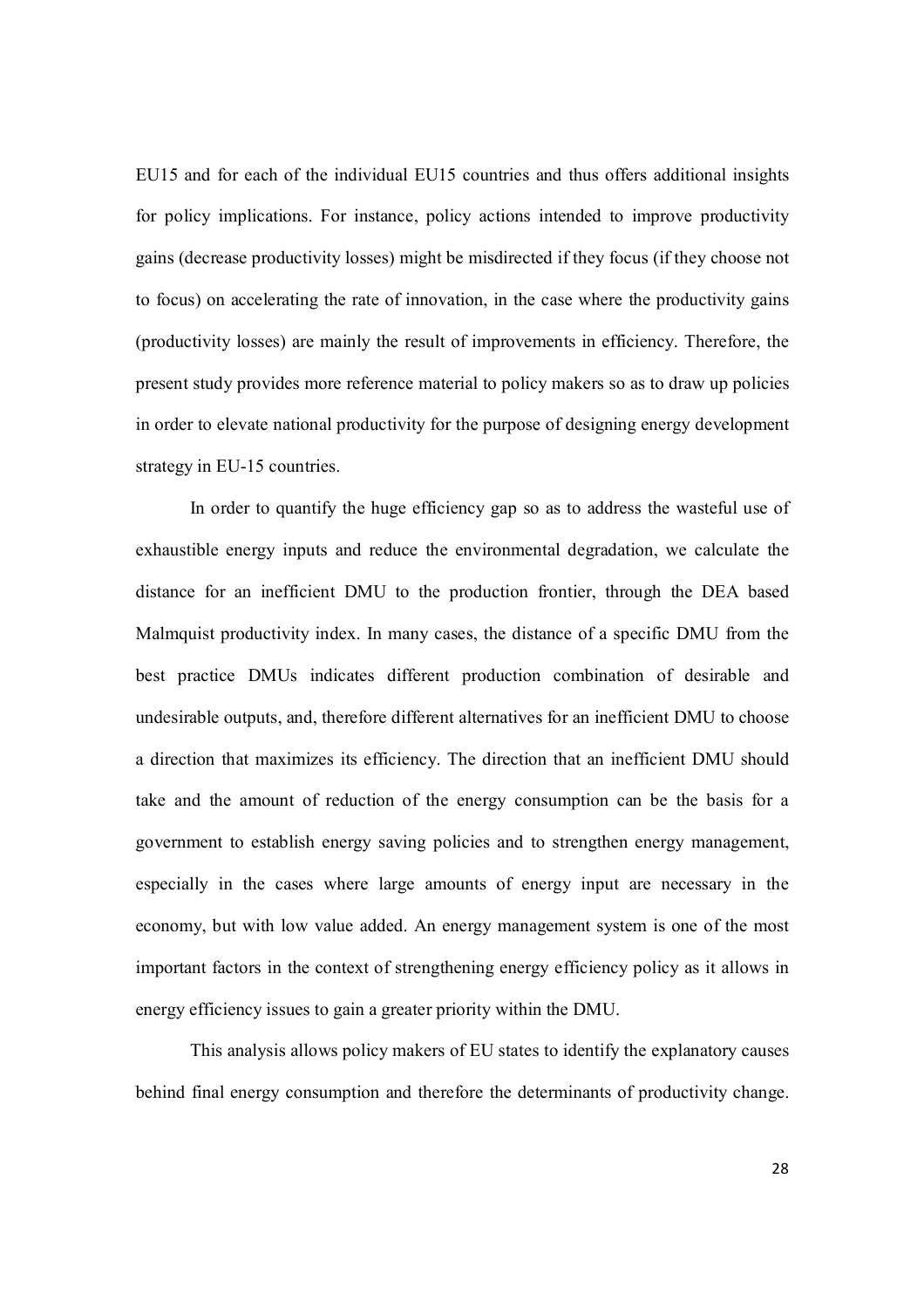In this sense, it is very important to identify the economic activities that, due to their impact, are essential to reduce energy consumption, as well as potential strategies and measures to improve the efficiency of final energy use. For example, restructuring of industry, developing programs of technology innovation and encouraging the reuse of input resources can be some of the directions to follow in the context of strengthening energy efficiency policies.

 It is necessary for policy makers to promote technological innovation on energy saving and emission reduction. To realize this purpose, it is absolutely essential to increase research investment to develop environmental technology, energy saving technology and low-carbon technology in order to limit excessive energy consumption and pollutant emissions.

 In this way, technological innovation has an additive significant contribution on strategies of optimizing industrial structure as it manages to accelerate the development of environmental-friendly industries.

 Thus, the results obtained here can be used as a guide for policy makers to promote the best efficiency measures for a given level of resources use over the same period. Furthermore they can serve as a useful tool for policy making by investigating the gradual process of the diffusion and adoption of new technologies. Also, they can be used to optimize the management of energy resources in order to achieve the highest productivity gains of DMUs over time.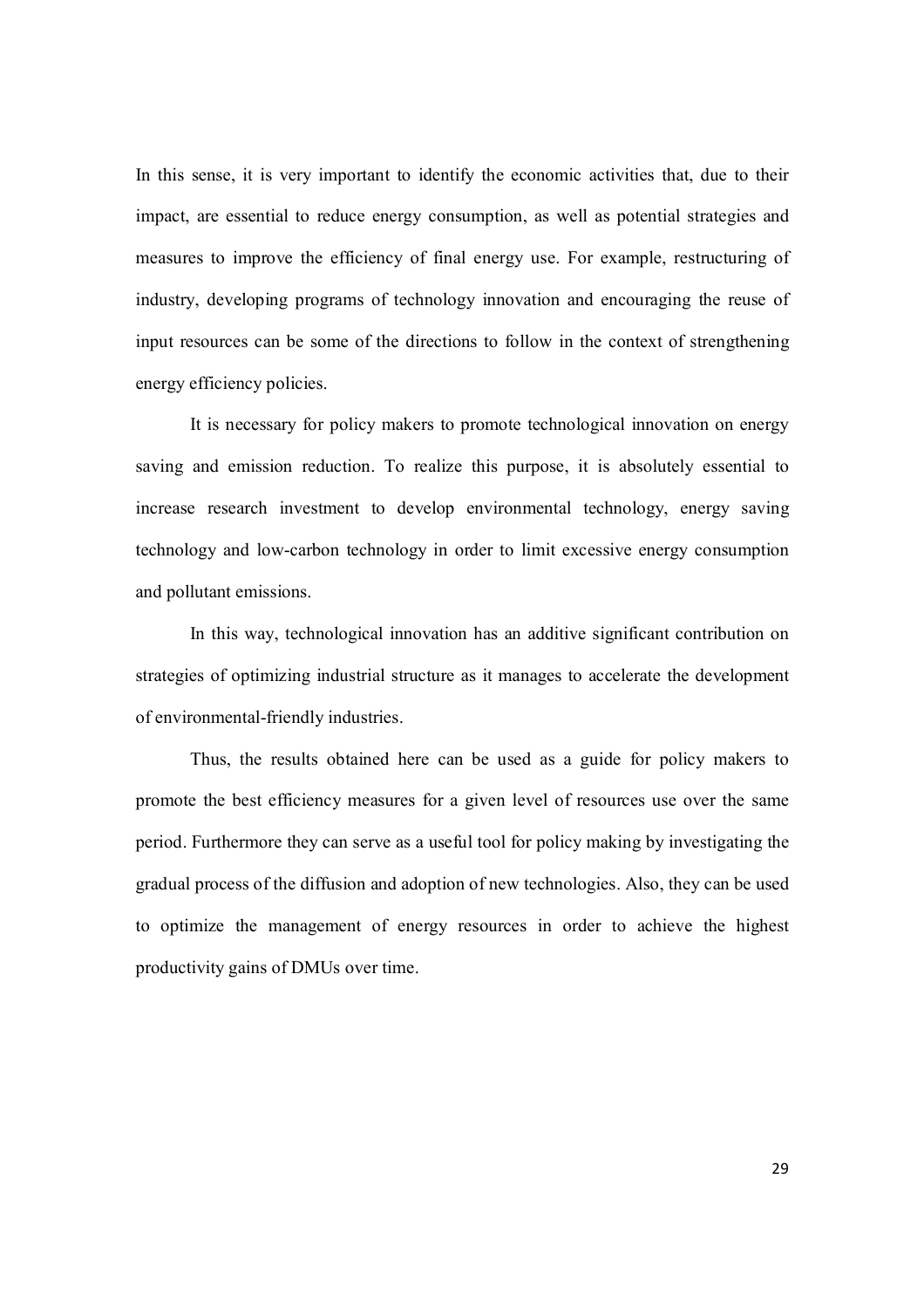#### **References**

- Apergis, Nicholas, Goodness C. Aye, Carlos Pestana Barros, Rangan Gupta, and Peter Wanke. (2015). Energy efficiency of selected OECD countries: A slacks based model with undesirable outputs, *Energy Economics* 51: 45-53.
- Bampatsou, Christina, and George Hadjiconstantinou. (2009). The use of the DEA method for simultaneous analysis of the interrelationships among economic growth, environmental pollution and energy consumption, *International Journal o f Economic Sciences and Applied Research* 2 (2): 65-86.
- Bampatsou, Christina, Savas Papadopoulos, and Efthimios Zervas. (2013). Technical efficiency of economic systems of EU-15 countries based on energy consumption. *Energy Policy* 55: 426-434.
- Bevilacqua, Maurizio, and Marcello Braglia. (2002). Environmental efficiency analysis for ENI oil refineries, *Journal of Cleaner Production* 10 (1): 85–92.
- Caves, Douglas W., Laurits R. Christensen, and W. Erwin Diewert. (1982). The Economic Theory of Index Numbers and the Measurement of Input, Output, and Productivity. *Econometrica* 50(6): 1393–1414.
- Chames, Abraham, William W. Cooper, and Edwardo L. Rhodes. (1978). Measuring the efficiency of decision making units. *European Journal of Operational Research* 2 (6):429-444.
- Charnes, Abraham, William W. Cooper, Arie Y. Lewin, and Lawrence M. Seiford. (1993). *Data Envelopment Analysis: Theory, methodology, and application*, Boston: Kluwer Academic Publishers.
- Chen, Chien-Ming, and Magali A. Delmas. (2012)."Measuring Eco-inefficiency: A New Frontier Approach, *Operations Research* 60: 1064–1079.
- Corrado, Carol, Hulten Charles, and Daniel Sichel. (2005). "Measuring Capital and Technology: An Expanded Framework," in *Measuring Capital in the New Economy*, C. Corrado, J. Haltiwanger, and D. Sichel, (Eds.), Studies in Income and Wealth, 65: 11-41, Chicago: The University of Chicago Press for the National Bureau of Economic Research. http://econweb.umd.edu/~hulten/webpagefiles/Measuring%20Capital%20and%20Tec hnology%20%20An%20Expanded%20Framework.pdf
- Corrado, Carol, Charles Hulten, and Daniel Sichel. (2009). "Intangible Capital and U.S. Economic Growth," *Review of Income and Wealth* 55 (3): 661-685.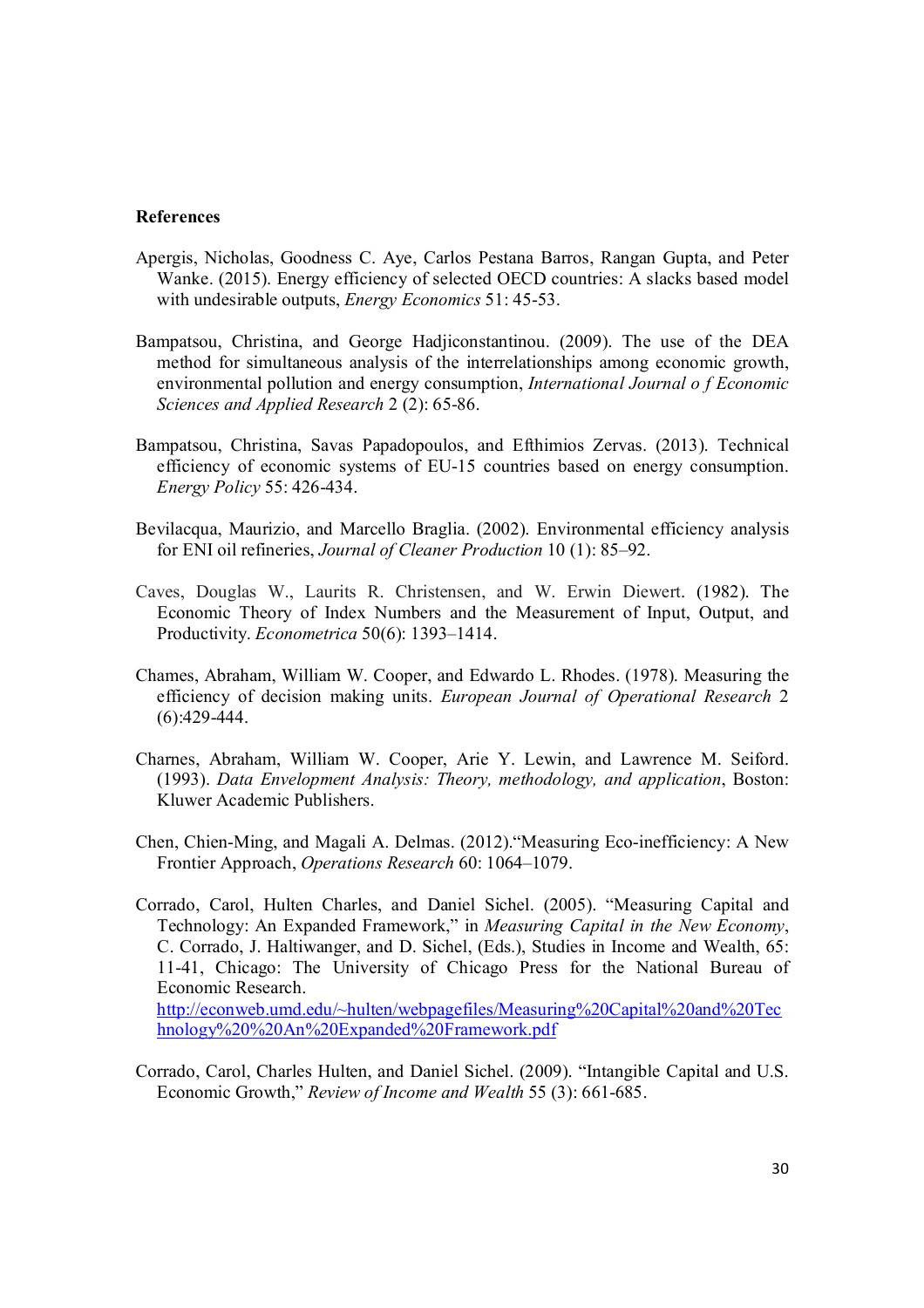- EIA. (2013). International Energy Annual. Energy Information Administration, U.S. Department of Energy. http://www.eia.doe.gov/iea/contents.html [accessed date: 06 October, 2013].
- Fagerberg, Jan. (1994). Technology and International Differences in Growth Rates, *Journal of Economic Literature* 32(3): 1147–1175.
- Färe, Rolf, and C. A. Knox Lovell. (1978). Measuring the technical efficiency of production, *Journal of Economic Theory* 19 (1): 150-162.
- Färe, Rolf., Shawna Grosskopf, and C. A. Knox Lovell. (1994a). *Production Frontiers*, Cambridge: Cambridge University Press.

.

- Färe, Rolf, Shawna Grosskopf, Mary Norris, and Zhongyang Zhang. (1994b). Productivity Growth, Technical Progress, and Efficiency Change in Industrialized Countries, *The American Economic Review* 84(1): 66–83.
- Färe, Rolf, Shawna Grosskopf, and Pontus Roos. (1995). Productivity and quality changes in Swedish pharmacies, *International Journal of Production Economics* 39  $(1-2)$ : 137-144.
- Farrell, Michael J. (1957). The Measurement of Productive Efficiency, *Journal of the Royal Statistical Society*. *Series A (general)* 120(3): 253-290.
- Fischer, Manfred M., Thomas Scherngell, and Martin Reismann. (2009). Knowledge spillovers and total factor productivity: evidence using a spatial panel data model, *Geographical Analysis* 41(2): 204–220.
- Fixler, Dennis, and Kimberly D. Zieschang. (1992). "Incorporating Ancillary Measures of Process and Quality Change into a Superlative Productivity Index," *Journal of Productivity Analysis* 2(4): 245-267.
- Fried, Harold O., C. A. Knox Lovell, and Shelton S. Schmidt, (2008). *The Measurement of Productive Efficiency and Productivity Change*, New York: Oxford University Press.
- Fukuyama, Hirofumi, Hiroya Masaki, Kazuyuki Sekitani, and Jianming Shi. (2013). Distance optimization approach to ratio-form efficiency measures in data envelopment analysis, *Journal of Productivity Analysis* 42(2): 175-186.
- Golany, Boaz, and Sten Thore. (1997). The economic and social performance of nations: efficiency and returns to scale, *Socio-Economic Planning Sciences* 31(3): 191-204.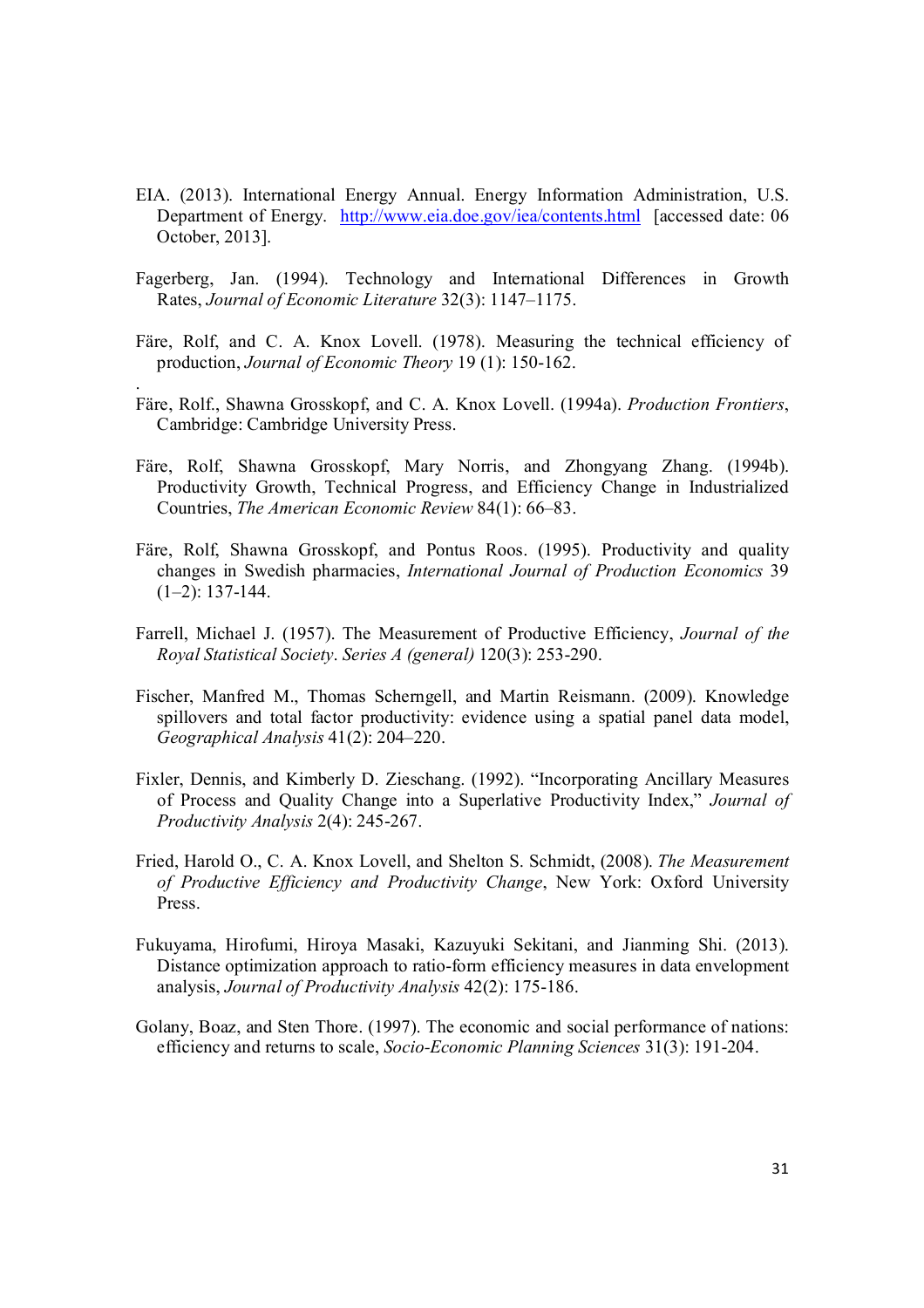- Halkos G. (2010). Construction of abatement cost curves: The case of F-gases, MPRA Paper **26532**, University Library of Munich, Germany.
- Halkos G. (2014). The Economics of Climate Change Policy: Critical review and future policy directions, MPRA Paper **56841**, University Library of Munich, Germany.
- Halkos G and Salamouris (2004). Efficiency measurement of the Greek commercial banks with the use of financial ratios: a data envelopment analysis approach. *Management Accounting Research* 15 (2): 201-224.
- Halkos G. and Tsilika K. (2014). Analyzing and visualizing the synergistic impact mechanisms of climate change related costs, MPRA Paper **55459**, University Library of Munich, Germany.
- Halkos G. and Tsilika K. (2016). Climate change impacts: Understanding the synergetic interactions using graph computing, MPRA Paper **75037**, University Library of Munich, Germany.
- Halkos G. and Paizanos E. (2016). The effects of fiscal policy on CO2 emissions: Evidence from the U.S.A, Energy Policy, 88(C), 317-328.
- Halkos G. and Polemis M. (2016). The good, the bad and the ugly? Balancing environmental and economic impacts towards efficiency, MPRA Paper **72132**, University Library of Munich, Germany.
- Halkos G. and Skouloudis A. (2015). Exploring corporate disclosure on climate change: Evidence from the Greek business sector, MPRA Paper **64566**, University Library of Munich, Germany.
- Kitcher, Ben, Ian P. McCarthy, Sam Turner, and Keith Ridgway. (2013). Understanding the effects of outsourcing: unpacking the total factor productivity variable, *Production Planning & Control: The management of Operations* 24 (4-5): 308–317.
- Kortelainen, Mika. (2008). Dynamic environmental performance analysis: A Malmquist index approach, *Ecological Economics* 64(4): 701–715.

.

- Kuo, Renjieh J., Y. C. Wang, and Fanchih C. Tien. (2010). Integration of artificial neural network and MADA methods for green supplier selection, *Journal of Cleaner Production* 18(12): 1161–1170.
- Long, Xingle, Xicang Zhao, and Faxin Cheng. (2015). The comparison analysis of total factor productivity and eco-efficiency in China's cement manufactures, *Energy Policy*  $81 \cdot 61 - 66$
- Mahlberg, Bernhard, Mikulas Luptacik, and Biresh K. Sahoo. (2011). Examining the drivers of total factor productivity change with an illustrative example of 14 EU countries, *Ecological Economics* 72: 60-69.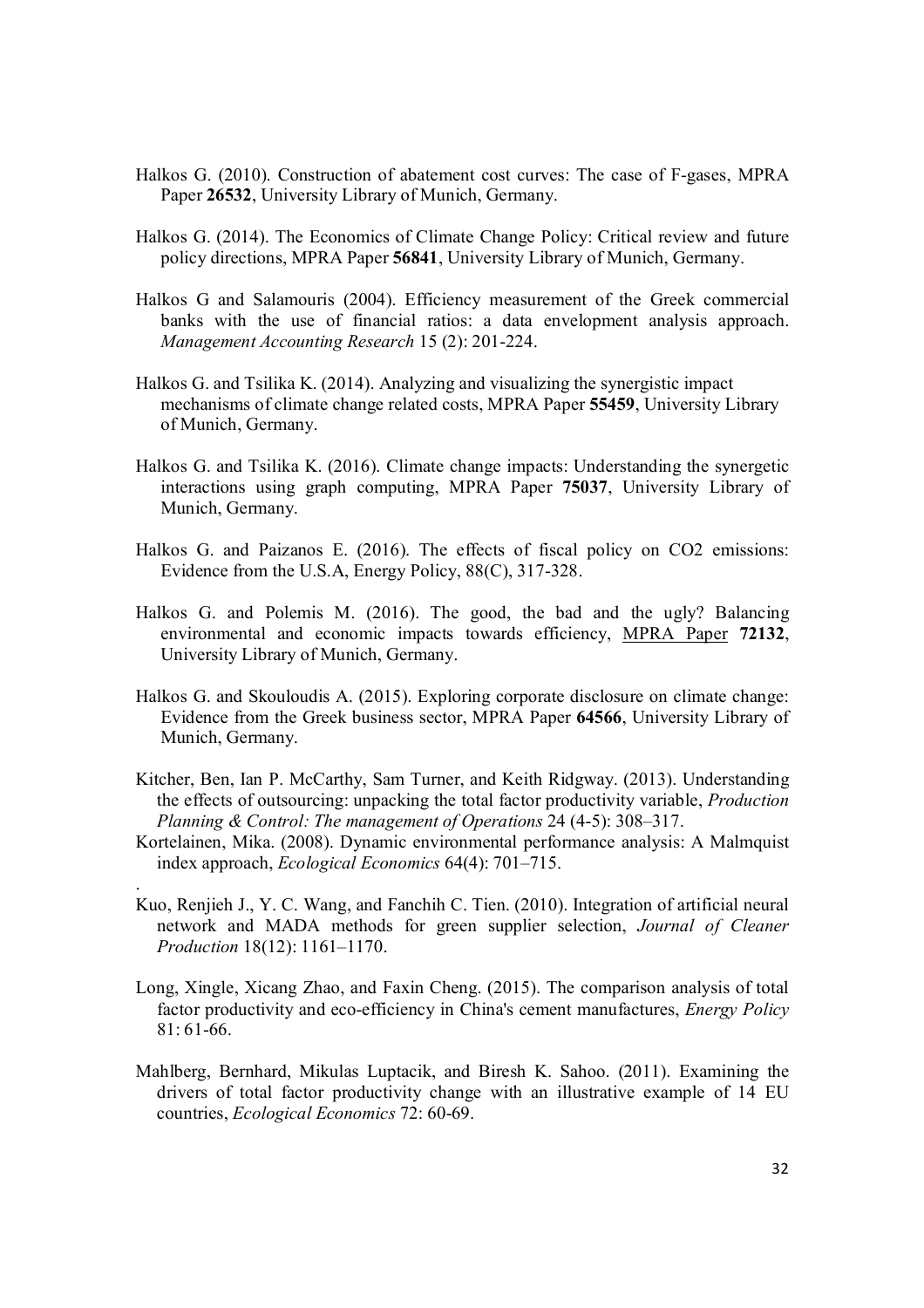- Makridou, Georgia, Kostas Andriosopoulos, Michael Doumpos, and Constantin Zopounidis. (2015). A Two-stage approach for energy efficiency analysis in European Union countries, *The Energy Journal* 36 (2): 47-69.
- Makridou, Georgia, Kostas Andriosopoulos, Michael Doumpos, and Constantin Zopounidis. (2016). Measuring the efficiency of energy-intensive industries across European countries, *Energy Policy* 88: 573-583.
- Malmquist, Sten. (1953). Index numbers and indifference surfaces, *Trabajos de Estadistica* 4(2) : 209-242.
- Murillo-Zamorano, Luis R. (2005). The Role of Energy in Productivity Growth: A Controversial Issue?, *The Energy Journal* 26 (2): 69-88. 10.5547/ISSN0195-6574-EJ-Vol26-No2-4
- OECD. (2013). Gross Domestic Product (GDP) in national currency, in current prices and constant prices (national base year, previous year prices and OECD base year i.e. 2005), Organisation for Economic Co-operation and Development. http://stats.oecd.org/ [accessed date: 04 October, 2013].
- Pardo Martínez, Clara I. (2013). An analysis of eco-efficiency in energy use and  $CO<sub>2</sub>$ emissions in the Swedish service industries, *Socio-Economic Planning Sciences* 47(2):120-130.
- Ramanathan, Ramakrishnan. (2006). A multi-factor efficiency perspective to the relationships among world GDP, energy consumption and carbon dioxide emissions, *Technological Forecasting and Social Change* 73(5): 483-494. http://dx.doi.org/10.1016/j.techfore.2005.06.012.
- Ramli, Noor Asiah., and Susila Munisamy. (2013). A Study on Eco-Efficiency of the Manufacturing Sector in Malaysia, *Actual Problems of Economics* 12(150): 480- 491. http://repository.um.edu.my/30015/1/A%20Study%20on%20Eco-Efficiency%20of%20the%20Manufacturing%20Sector%20in%20Malaysia%20- %20postprint.pdf.
- Sarkis, Joseph, and Jeffrey Weinrach. (2001). Using data envelopment analysis to evaluate environmentally conscious waste treatment technology, *Journal of Cleaner Production* 9(5): 417-427.
- Sheng, Yu, Yanrui Wu, Xunpeng Shi, and Dandan Zhang. (2015). Energy trade efficiency and its determinants: A Malmquist index approach, *Energy Economics* 50: 306-314.
- Shephard, Ronald W. (1970). *Theory of Cost and Production Functions*. Princeton, New Jersey: Princeton University Press.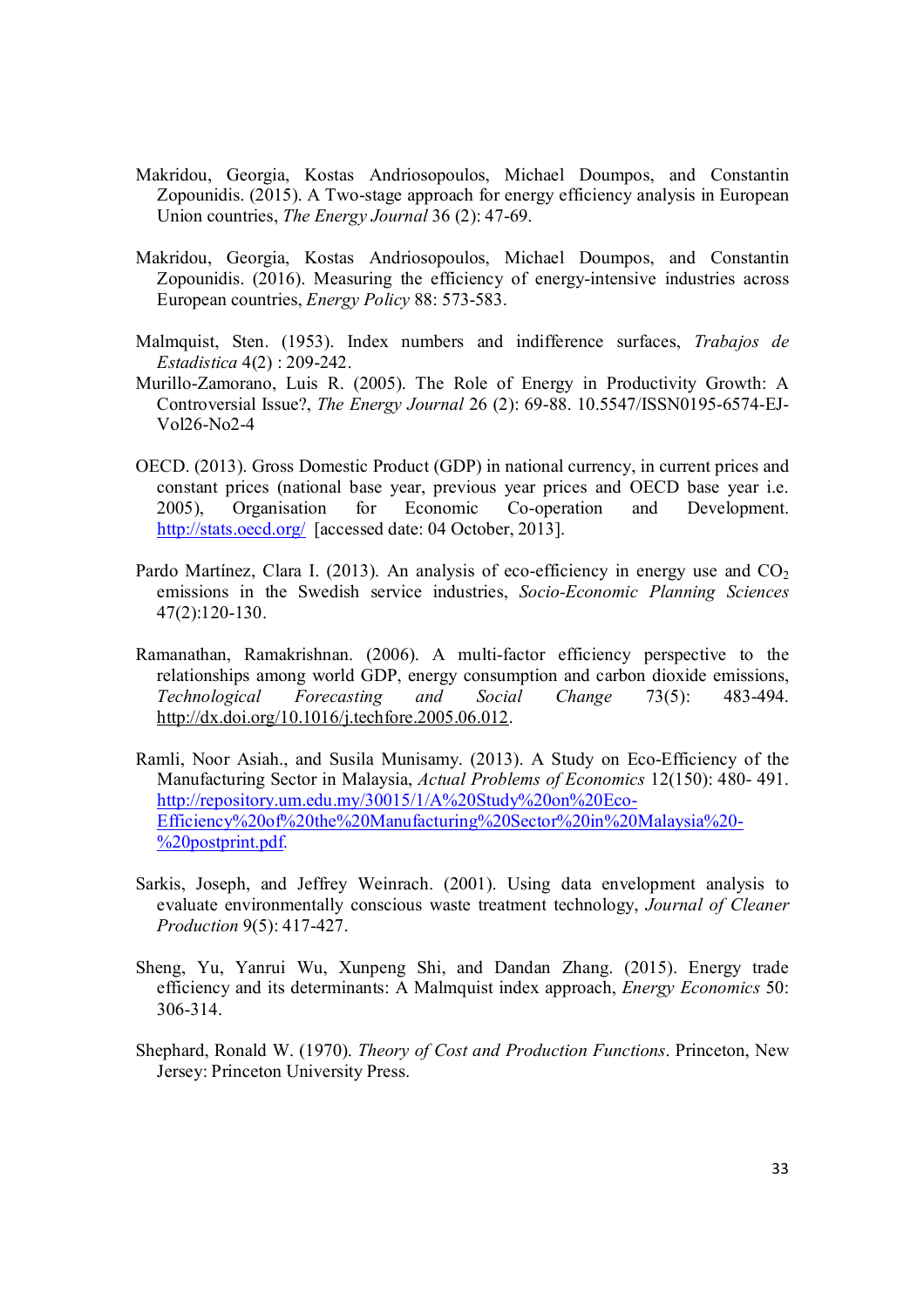- Shephard, Ronald W., and Rolf Färe. (1974). "The law of diminishing returns," *Zeitschrift für Nationalökonomie* 34 (1): 69–90.
- Sueyoshi, Toshiyuki, and Yan Yuan. (2016). Marginal Rate of Transformation and Rate of Substitution Measured by DEA Environmental Assessment: Comparison among European and North American Nations, *Energy Economics*. 56(C): 270-287.
- Wang, Ke, and Yi-Ming Wei. (2016). Sources of energy productivity change in China during 1997–2012: A decomposition analysis based on the Luenberger productivity indicator, *Energy Economics* 54:50-59.
- Xishuang, Han, Xue Xiaolong, Ge Jiaoju, Wu Hengqin, and Su Chang. (2014). Measuring the Productivity of Energy Consumption of Major Industries in China: A DEA-Based Method, Mathematical Problems in Engineering 2014. http://dx.doi. org/10.1155/2014/121804.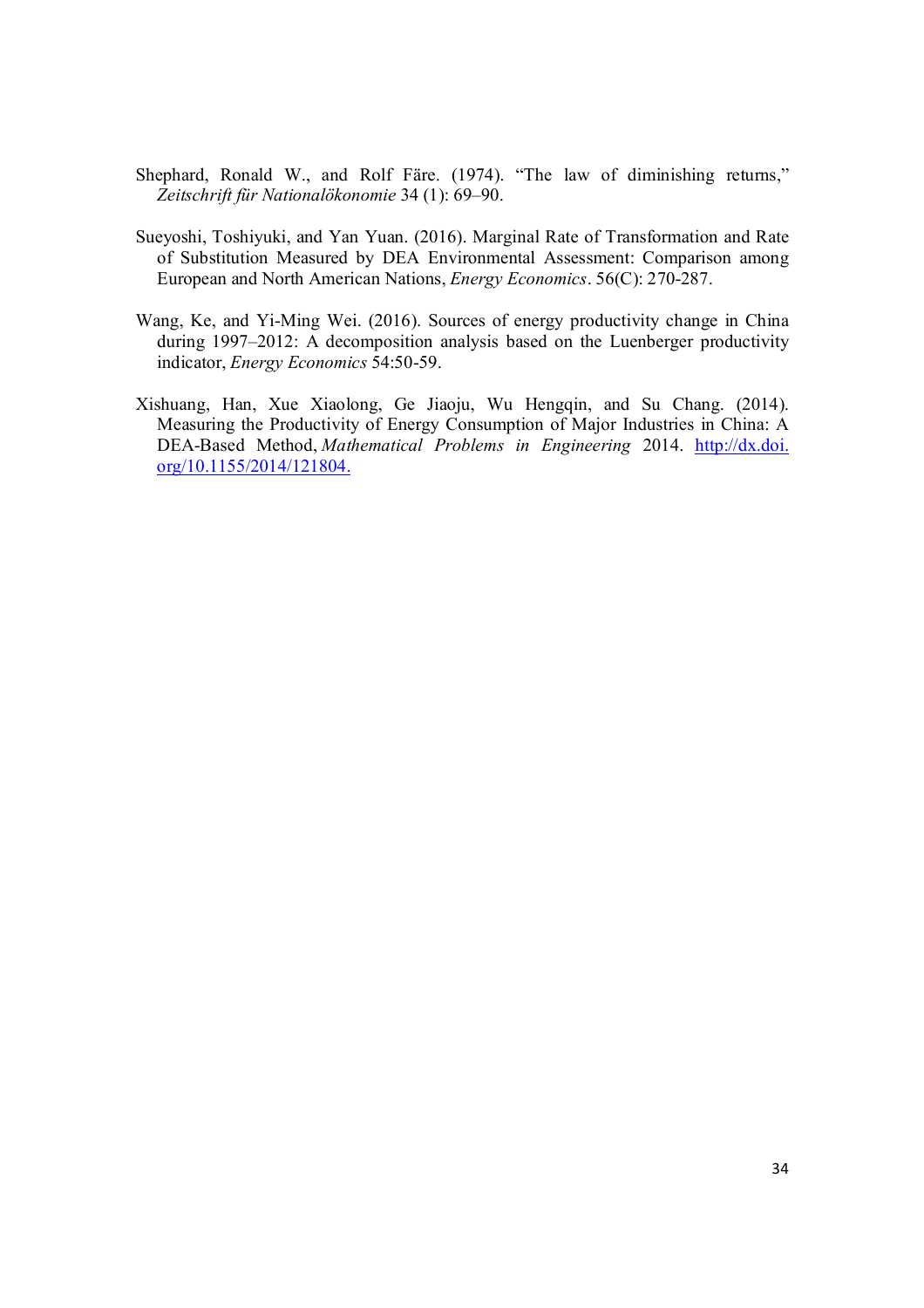| <b>APPENDIX A</b> |  |
|-------------------|--|
|-------------------|--|

| <b>Table A1:</b> The difference between the two indexes of TECHCH and EFFCH |             |          |          |          |           |       |           |           |          |          |          |          |          |          |           |          |
|-----------------------------------------------------------------------------|-------------|----------|----------|----------|-----------|-------|-----------|-----------|----------|----------|----------|----------|----------|----------|-----------|----------|
| T                                                                           | <b>EU15</b> | IE       | LU       | NL       | <b>FR</b> | IT    | <b>ES</b> | <b>SE</b> | AT       | DK       | $FI$     | DE       | BE       | EL       | <b>PT</b> | UK       |
| 1995-1996                                                                   |             |          |          |          |           |       |           | Base year |          |          |          |          |          |          |           |          |
| 1996-1997                                                                   | $-0.020$    | $-0.003$ | $-0.048$ | $-0.043$ | $-0.057$  | 0.022 | 0.045     | 0.042     | $-0.006$ | $-0.136$ | 0.012    | 0.004    | $-0.041$ | 0.032    | $-0.056$  | $-0.085$ |
| 1997-1998                                                                   | $-0.041$    | 0.015    | $-0.102$ | $-0.065$ | $-0.062$  | 0.008 | $-0.008$  | 0.013     | $-0.045$ | $-0.141$ | 0.000    | $-0.026$ | $-0.058$ | 0.018    | $-0.068$  | $-0.079$ |
| 1998-1999                                                                   | $-0.051$    | $-0.023$ | $-0.036$ | $-0.067$ | $-0.064$  | 0.003 | $-0.003$  | $-0.036$  | $-0.053$ | $-0.147$ | $-0.032$ | $-0.034$ | $-0.107$ | $-0.045$ | $-0.085$  | $-0.059$ |
| 1999-2000                                                                   | 0.032       | 0.055    | 0.036    | 0.049    | 0.000     | 0.044 | 0.073     | 0.002     | 0.018    | $-0.068$ | 0.041    | 0.064    | 0.016    | 0.062    | $-0.025$  | $-0.011$ |
| 2000-2001                                                                   | 0.035       | 0.061    | 0.055    | 0.043    | $-0.004$  | 0.033 | 0.047     | 0.110     | 0.056    | $-0.032$ | 0.048    | 0.053    | $-0.028$ | 0.012    | 0.016     | 0.005    |
| 2001-2002                                                                   | 0.082       | 0.078    | 0.114    | 0.101    | $-0.026$  | 0.043 | 0.017     | $-0.021$  | 0.050    | $-0.031$ | 0.093    | 0.074    | 0.046    | 0.003    | $-0.036$  | 0.031    |
| 2002-2003                                                                   | 0.108       | 0.087    | 0.136    | 0.113    | $-0.009$  | 0.094 | 0.066     | 0.003     | 0.078    | 0.076    | 0.167    | 0.118    | 0.093    | 0.054    | 0.005     | 0.027    |
| 2003-2004                                                                   | 0.019       | 0.042    | 0.077    | 0.020    | $-0.006$  | 0.048 | 0.033     | 0.079     | 0.014    | $-0.139$ | 0.022    | 0.021    | $-0.042$ | $-0.025$ | $-0.005$  | $-0.032$ |
| 2004-2005                                                                   | 0.040       | 0.067    | 0.063    | 0.065    | $-0.039$  | 0.020 | 0.019     | 0.033     | 0.051    | $-0.083$ | $-0.036$ | 0.024    | 0.002    | 0.025    | $-0.034$  | $-0.023$ |
| 2005-2006                                                                   | $-0.040$    | 0.032    | $-0.059$ | $-0.065$ | 0.008     | 0.026 | 0.008     | $-0.003$  | $-0.043$ | $-0.019$ | 0.057    | 0.006    | $-0.082$ | 0.022    | 0.074     | $-0.052$ |
| 2006-2007                                                                   | 0.071       | 0.088    | 0.025    | 0.108    | 0.003     | 0.068 | 0.090     | 0.107     | 0.056    | $-0.010$ | 0.100    | 0.043    | 0.040    | 0.075    | 0.005     | 0.019    |
| 2007-2008                                                                   | $-0.026$    | 0.033    | $-0.010$ | $-0.085$ | 0.045     | 0.057 | 0.006     | 0.080     | $-0.006$ | $-0.110$ | $-0.010$ | 0.029    | 0.011    | 0.019    | 0.105     | $-0.026$ |
| 2008-2009                                                                   | 0.110       | 0.106    | 0.118    | 0.138    | $-0.017$  | 0.045 | 0.032     | 0.052     | 0.122    | 0.061    | 0.179    | 0.140    | 0.024    | 0.092    | $-0.042$  | 0.100    |
| 2009-2010                                                                   | 0.000       | 0.027    | 0.026    | 0.002    | $-0.034$  | 0.024 | 0.001     | 0.091     | 0.013    | $-0.062$ | 0.061    | $-0.013$ | $-0.045$ | $-0.027$ | 0.000     | $-0.027$ |
| 2010-2011                                                                   | 0.108       | 0.120    | 0.134    | 0.100    | 0.056     | 0.108 | 0.122     | 0.105     | 0.089    | 0.035    | 0.101    | 0.077    | 0.088    | 0.161    | 0.044     | 0.082    |

 *(The countries name is as in Figure 2)*